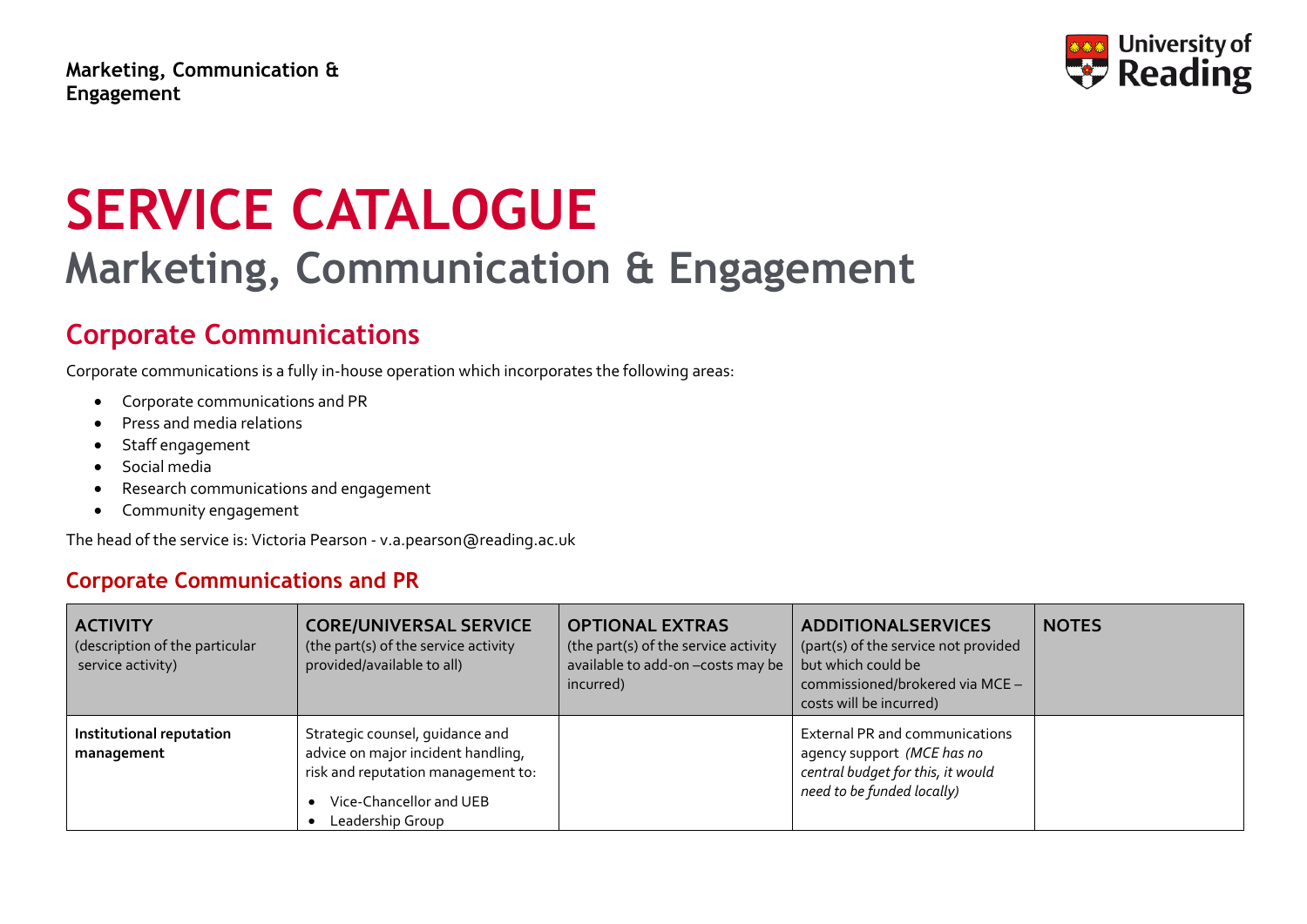|                                                                      | • Schools and professional<br>functions.                                                                                                                                                                                                                                                                             |  |  |
|----------------------------------------------------------------------|----------------------------------------------------------------------------------------------------------------------------------------------------------------------------------------------------------------------------------------------------------------------------------------------------------------------|--|--|
|                                                                      | Co-management (with Strategic<br>Marketing Team) of annual<br>perception and reputation review<br>including, evaluation, reporting and<br>reputation tracking/monitoring                                                                                                                                             |  |  |
| Corporate communications and<br>PR - from planning to<br>evaluation. | Professional PR and publicity strategy<br>and delivery for major, University-<br>level events and activities e.g.                                                                                                                                                                                                    |  |  |
|                                                                      | Global recruitment campaigns;<br>$\bullet$<br>Fundraising campaigns;<br>$\bullet$<br>Media partnerships;<br>$\bullet$<br>Open Days and Visit Days;<br>$\bullet$<br>Welcome Week<br>$\bullet$<br>Graduation;<br>$\bullet$<br>NSS;<br>$\bullet$<br>Staff survey<br>$\bullet$<br>Public lectures & events.<br>$\bullet$ |  |  |
|                                                                      | PR and publicity strategy and delivery<br>for major corporate projects e.g.<br>Capital investment programme,<br>$\bullet$<br>New School/Course launches<br>$\bullet$                                                                                                                                                 |  |  |
|                                                                      | Management and delivery of the<br>University's corporate<br>communications calendar of activity<br>inc, support for long-lead or short-<br>lead time items.                                                                                                                                                          |  |  |
| <b>Crisis communications</b>                                         | Strategic guidance, planning and<br>delivery of University-wide major<br>incident and crisis communications<br>across all channels and audiences                                                                                                                                                                     |  |  |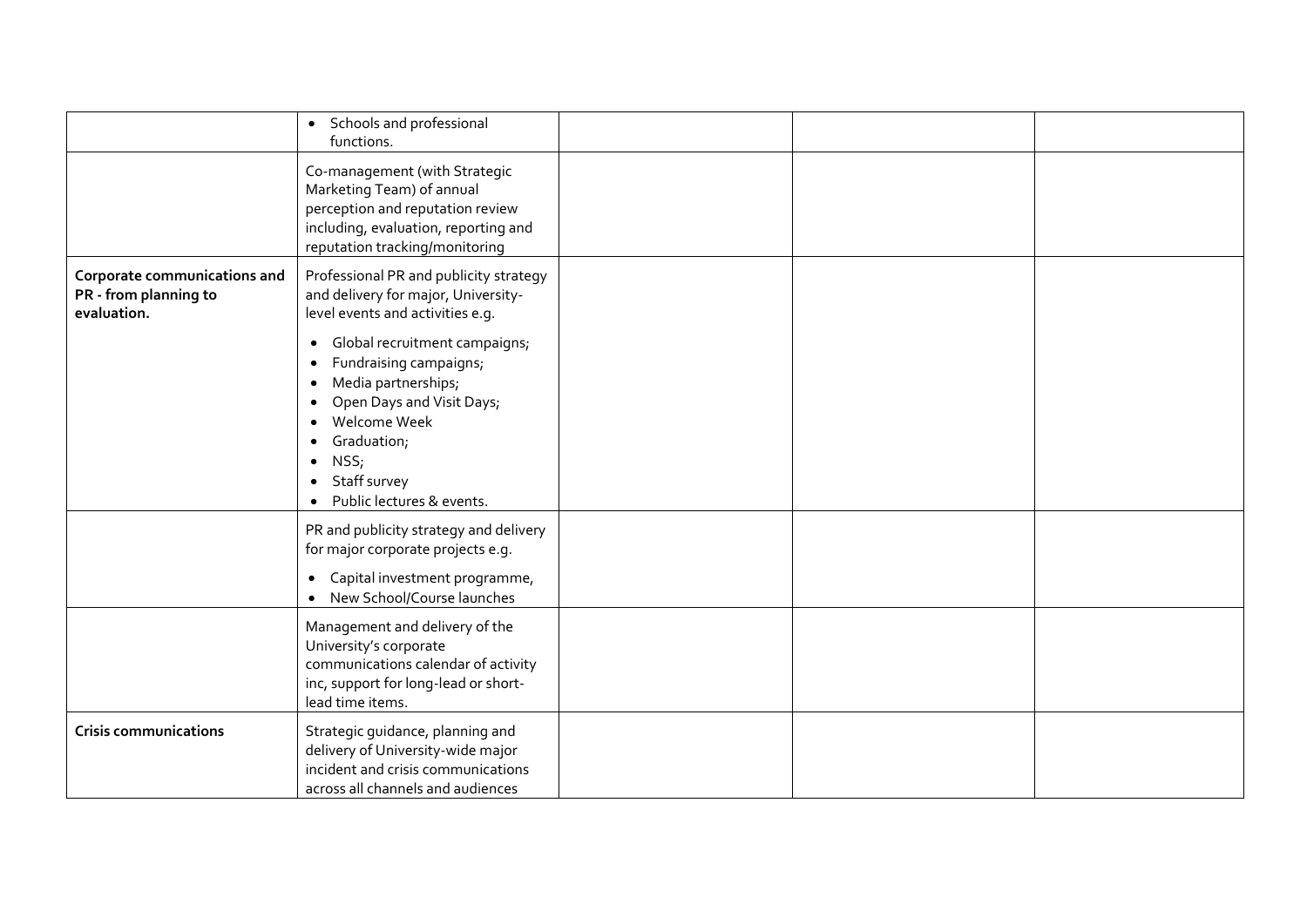## **Press and media relations (inc. research publicity)**

| <b>ACTIVITY</b><br>(description of the particular<br>service activity) | <b>CORE/UNIVERSAL SERVICE</b><br>(the part(s) of the service activity<br>provided/available to all)                                                                                                                                                                                                                 | <b>OPTIONAL EXTRAS</b><br>(the part(s) of the service activity<br>available to add-on-costs may be<br>incurred) | <b>ADDITIONALSERVICES</b><br>(part(s) of the service not provided<br>but which could be<br>commissioned/brokered via MCE -<br>costs will be incurred) | <b>NOTES</b> |
|------------------------------------------------------------------------|---------------------------------------------------------------------------------------------------------------------------------------------------------------------------------------------------------------------------------------------------------------------------------------------------------------------|-----------------------------------------------------------------------------------------------------------------|-------------------------------------------------------------------------------------------------------------------------------------------------------|--------------|
| <b>Media relations</b>                                                 | Building and managing relations with<br>an extensive network of national and<br>international media contacts.<br>Including developing and maintaining<br>relationships with specialist<br>correspondents, news editors;<br>producers and content publishers, as<br>well as national and international<br>producers. |                                                                                                                 |                                                                                                                                                       |              |
|                                                                        | Scanning and identifying international<br>and national opportunities 'talking-<br>head' and expert commentary on<br>breaking news; major news events;<br>broader public debate; public policy.                                                                                                                      |                                                                                                                 |                                                                                                                                                       |              |
|                                                                        | Full handling for news, documentary<br>filming and radio opportunities on<br>campus on a case-by-case, project-by-<br>project basis. Includes liaison between<br>producers, presenters and Schools;<br>scoping filming locations; and<br>management of production crews on<br>site.                                 |                                                                                                                 |                                                                                                                                                       |              |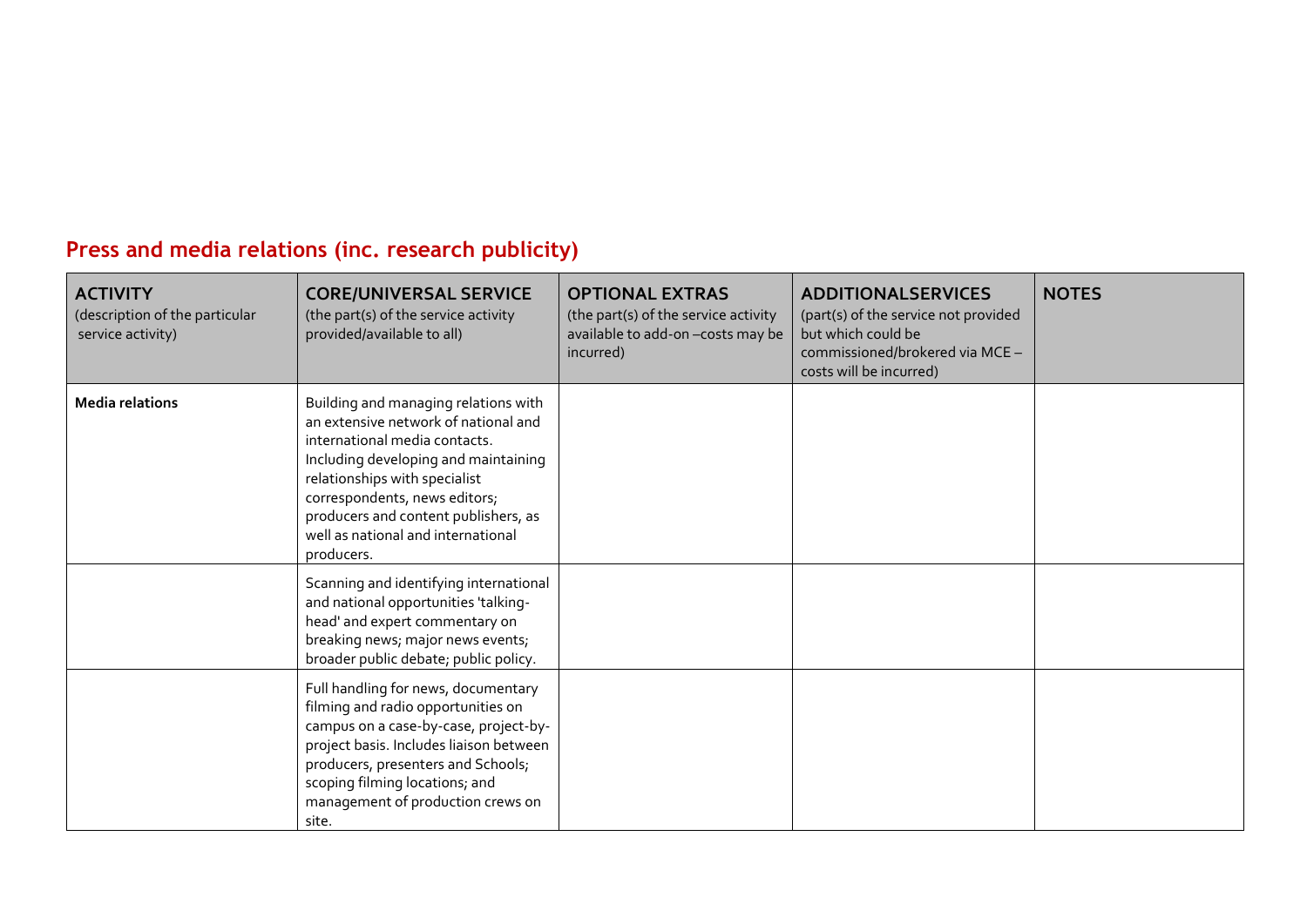|                                    | Out-of-hours PR and publicity service<br>- via the main press office email and<br>phone accounts, with interview<br>handling outside office hours                                                                                                                                                                                    |                                                                                                                                                                                                                                                                      |                                                                                                                                                                                               |
|------------------------------------|--------------------------------------------------------------------------------------------------------------------------------------------------------------------------------------------------------------------------------------------------------------------------------------------------------------------------------------|----------------------------------------------------------------------------------------------------------------------------------------------------------------------------------------------------------------------------------------------------------------------|-----------------------------------------------------------------------------------------------------------------------------------------------------------------------------------------------|
| <b>Media monitoring</b>            | National and international news<br>monitoring and evaluation - to<br>measure impact and reach of news<br>stories and journal publications.                                                                                                                                                                                           |                                                                                                                                                                                                                                                                      |                                                                                                                                                                                               |
| Research news, PR and<br>publicity | Targeted PR and publicity service<br>across five research themes and<br>priority research activity (identified<br>with Deputy Vice-Chancellor,<br>Research Deans, Heads of School and<br>Research Communications and<br>Engagement team (see below)).<br>Bbroadly focusing on 4* and<br>potentially 4* research output and<br>impact | • PR consultancy - pay for<br>• Trade press and journal<br>publicity and monitoring -<br>• Media training (in-house)<br>delivered on request:<br>Professional development - TV<br>$\bullet$<br>and radio training<br>• Presentation training for 'to<br>camera' work | MCE will notto provide a<br>personalised communications<br>and engagement service for<br>individual academics or<br>research teams - publicity<br>work focuses on institutional<br>priorities |
|                                    | Dedicated research press officers<br>providing advice; planning; and<br>delivery. cutting across all Schools,<br>research themes and Divisions:<br>• One leading health and food<br>research;<br>• One leading on environment, arts<br>and humanities research,                                                                      |                                                                                                                                                                                                                                                                      |                                                                                                                                                                                               |
|                                    | Full management and handling<br>service for PR around high-impact<br>research papers/stories to showcase<br>the University's academic strengths -<br>including:<br>• Scripting/messaging,                                                                                                                                            |                                                                                                                                                                                                                                                                      |                                                                                                                                                                                               |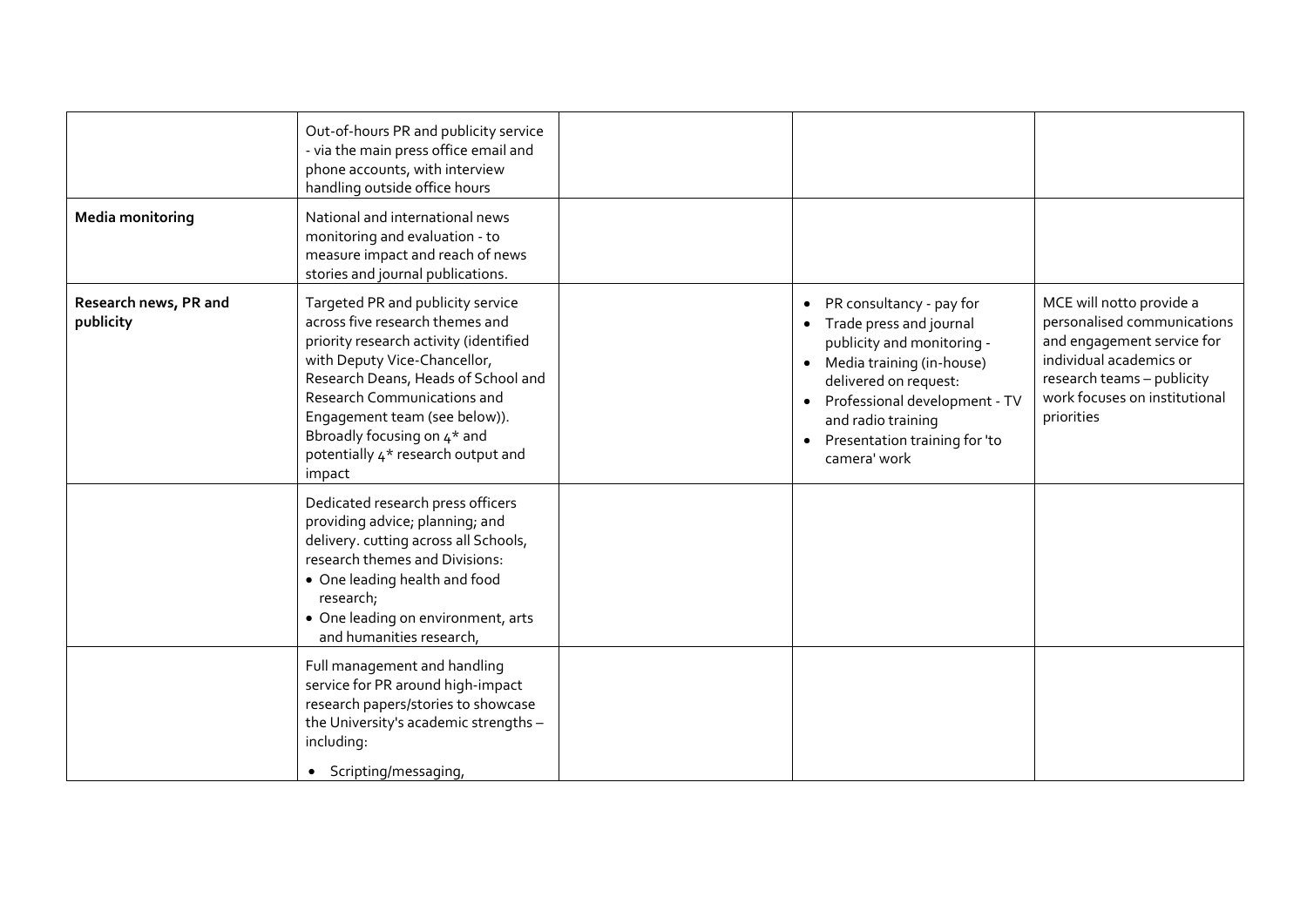|                                     | Coordination with external<br>stakeholders including partner<br>institutions,<br>Pitches/'sell ins' to national and<br>international media;<br>Co-ordination and in-house (MCE)<br>$\bullet$<br>commissioning of content<br>'package' including copy,<br>infographics, film, blogs,<br>background briefing papers;<br>editing and curating content |  |  |
|-------------------------------------|----------------------------------------------------------------------------------------------------------------------------------------------------------------------------------------------------------------------------------------------------------------------------------------------------------------------------------------------------|--|--|
| Corporate news, PR and<br>publicity | Dedicated corporate news press<br>officer, providing publicity and PR<br>delivery (local, national and<br>international) on University stories<br>e.g. VC-led announcements; major<br>projects and programmes.                                                                                                                                     |  |  |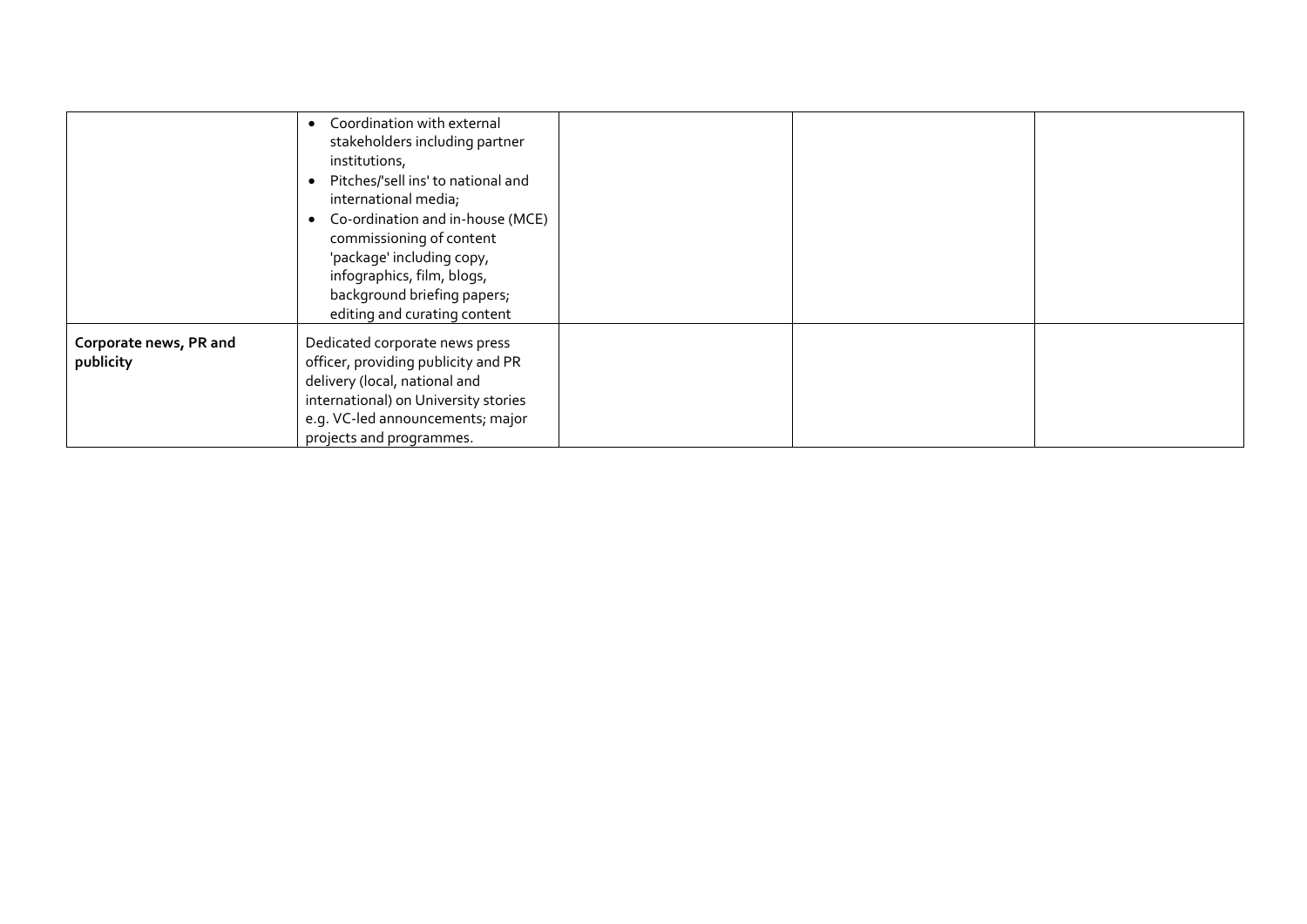## **Social media management**

| <b>ACTIVITY</b><br>(description of the particular<br>service activity)                                                                                                                   | <b>CORE/UNIVERSAL SERVICE</b><br>(the part(s) of the service activity<br>provided/available to all)                                                                                                                                                                                                                        | <b>OPTIONAL EXTRAS</b><br>(the part(s) of the service activity<br>available to add-on - costs may be<br>incurred) | <b>ADDITIONALSERVICES</b><br>(part(s) of the service not provided<br>but which could be<br>commissioned/brokered via MCE -<br>costs will be incurred) | <b>NOTES</b>                                                                  |
|------------------------------------------------------------------------------------------------------------------------------------------------------------------------------------------|----------------------------------------------------------------------------------------------------------------------------------------------------------------------------------------------------------------------------------------------------------------------------------------------------------------------------|-------------------------------------------------------------------------------------------------------------------|-------------------------------------------------------------------------------------------------------------------------------------------------------|-------------------------------------------------------------------------------|
| Corporate channel social media<br>management                                                                                                                                             |                                                                                                                                                                                                                                                                                                                            |                                                                                                                   |                                                                                                                                                       |                                                                               |
| Management of main corporate<br>University social media<br>channels - to handle enquires<br>and showcase and promote<br>University, School, Department<br>and function level highlights. |                                                                                                                                                                                                                                                                                                                            |                                                                                                                   |                                                                                                                                                       |                                                                               |
|                                                                                                                                                                                          | Using core University social media<br>channels to manage news and events<br>on forward-planning content calendar<br>- focusing on high-impact, University-<br>level and priority School, Department<br>and function news and events-with<br>coordination of social media channels<br>across the University where required. |                                                                                                                   | • Buying social media<br>promotion, fans, friends, likes<br>or followers - pay for (co-<br>ordinated via MCE Marketing &<br>Campaigns team            | MCE will not manage directly<br>individual/personal social<br>media accounts. |
|                                                                                                                                                                                          | Monitoring, evaluation and reporting<br>using professional social media tools                                                                                                                                                                                                                                              |                                                                                                                   |                                                                                                                                                       |                                                                               |
| Social media advice and<br>training                                                                                                                                                      | Providing strategic counsel, advice<br>and guidance to Schools and<br>functions re. use of social media:<br>Developing clear objectives,<br>strategic and tactical plans for<br>new or existing use of social                                                                                                              |                                                                                                                   | External social media practice<br>$\bullet$<br>training, workshops and<br>conferences<br>External media law training,<br>workshops and conferences    |                                                                               |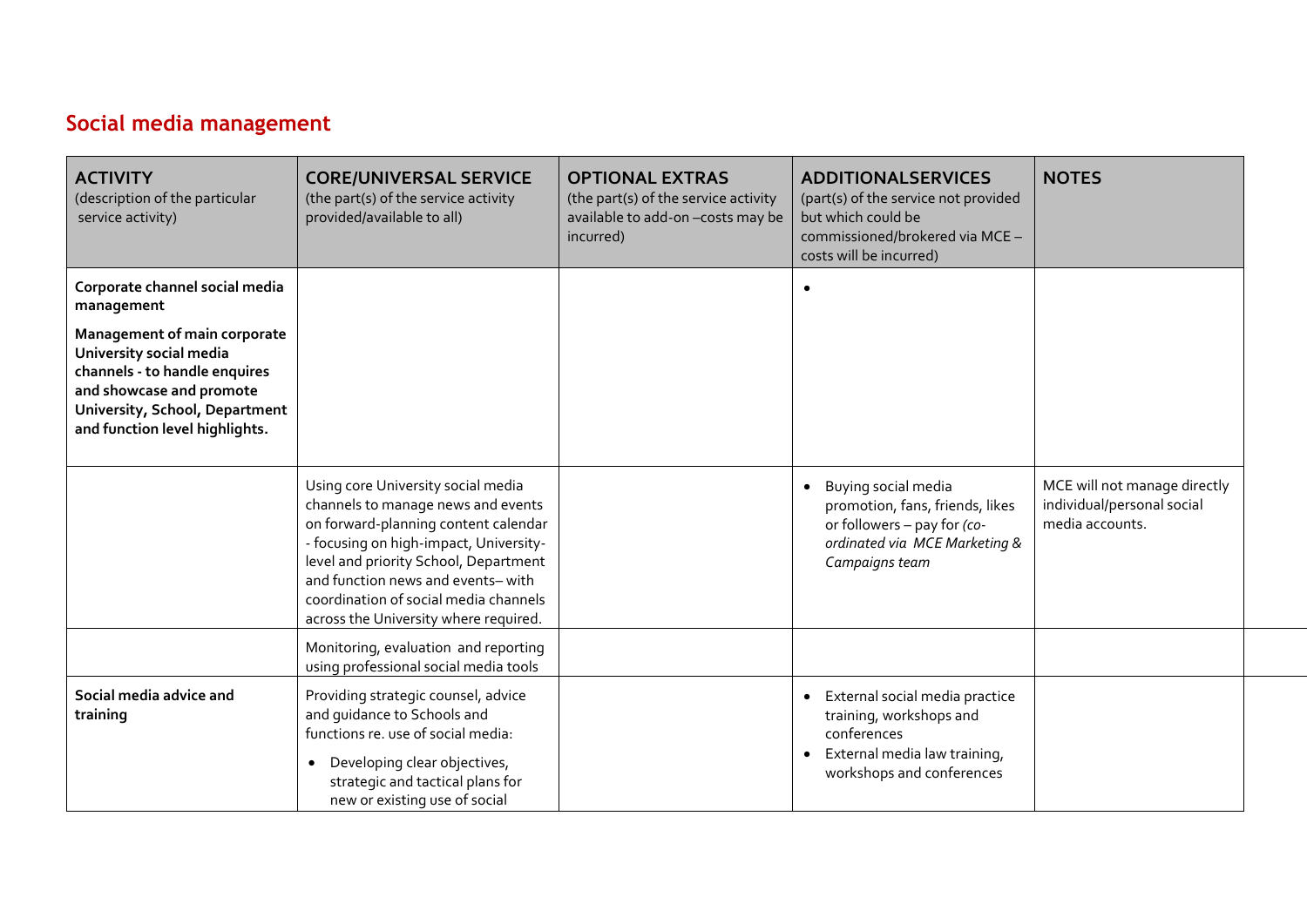| media channels, accounts, and<br>activity<br>Raising the quality and building<br>$\bullet$<br>followings and engagement on<br>School, Department and function<br>accounts.                                                                                                        |                                                                                       |  |
|-----------------------------------------------------------------------------------------------------------------------------------------------------------------------------------------------------------------------------------------------------------------------------------|---------------------------------------------------------------------------------------|--|
| Support and supervision of<br>'community' of nominated social<br>media owners/leads across institution<br>providing best practice guidance and<br>coordinating University-wide<br>announcements and best practice<br>across 150 'official' social media<br>accounts and networks. |                                                                                       |  |
| Professional best practice guidance<br>and guidelines to build individual<br>academic's social media presence:<br>MCE-led workshops<br>$\bullet$<br>(supplementing training provided<br>by CQSD).                                                                                 | External social media practice<br>$\bullet$<br>training, workshops and<br>conferences |  |
| Advice and counsel on and access to<br>social media legal guidance and best<br>practice, developed by Legal Services<br>and MCE - to protect individuals,<br>Schools and the University's<br>reputation                                                                           | External media law training,<br>$\bullet$<br>workshops and conferences                |  |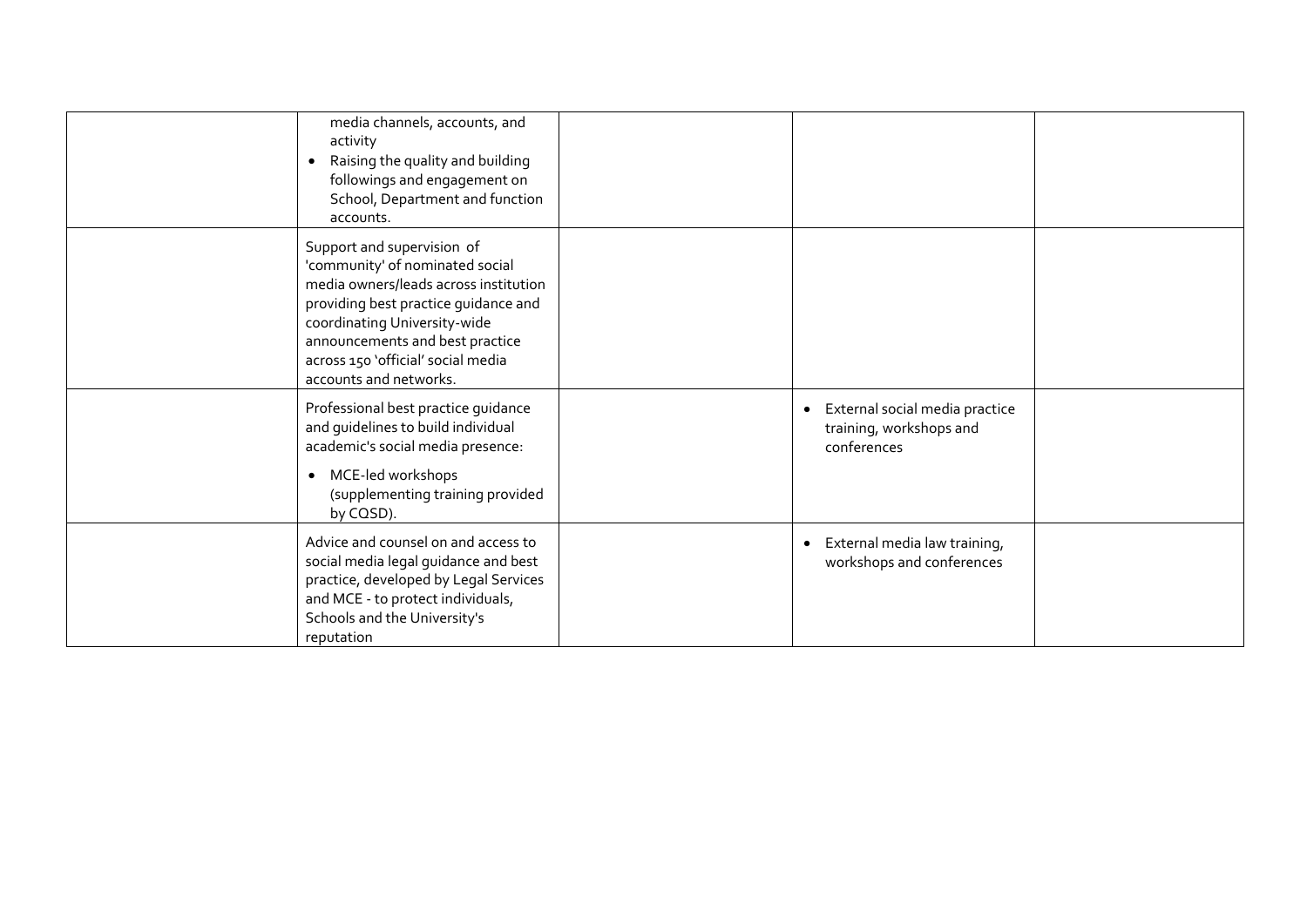# **Staff engagement/internal communications**

| <b>ACTIVITY</b><br>(description of the particular<br>service activity) | <b>CORE/UNIVERSAL SERVICE</b><br>(the part(s) of the service activity<br>provided/available to all)                                                                                                                      | <b>OPTIONAL EXTRAS</b><br>(the part(s) of the service activity<br>available to add-on - costs may be<br>incurred) | <b>ADDITIONALSERVICES</b><br>(part(s) of the service not provided<br>but which could be<br>commissioned/brokered via MCE -<br>costs will be incurred) | <b>NOTES</b>                                                                                            |
|------------------------------------------------------------------------|--------------------------------------------------------------------------------------------------------------------------------------------------------------------------------------------------------------------------|-------------------------------------------------------------------------------------------------------------------|-------------------------------------------------------------------------------------------------------------------------------------------------------|---------------------------------------------------------------------------------------------------------|
| Corporate internal<br>communications / engagement                      | Management of VC-led, UEB-led and<br>Leadership Group communications -<br>including support for Ask the Board<br>and VC-led major set piece events.                                                                      |                                                                                                                   | internal and external events,<br>digital development, paid-for<br>media will require allocated<br>funding from outside MCE.                           | MCE does not have an<br>operating budget for<br>externally commissioned staff<br>comms/engagement work. |
|                                                                        | Management of internal staff-facing<br>communication channels:<br>Staff Portal,<br>$\bullet$<br>In Brief and Leaders' Brief<br>$\bullet$<br>E-newsletters; and University-<br>$\bullet$<br>wide email distribution lists |                                                                                                                   |                                                                                                                                                       |                                                                                                         |
|                                                                        | Communications and engagement<br>handling for major University-wide<br>and priority School-led projects.<br>Including support for planning and<br>delivery of tailored accompanying<br>materials.                        |                                                                                                                   |                                                                                                                                                       |                                                                                                         |
|                                                                        | Strategic guidance and coordination<br>of staff University-wide<br>communications and engagement for<br>capital building programmes.                                                                                     |                                                                                                                   |                                                                                                                                                       |                                                                                                         |
| Staff engagement projects and<br>campaigns                             | Management of cross-University staff<br>engagement communications<br>campaigns e.g. Diversity and<br>Inclusion, embedding of E&E and PAS<br>programmes.                                                                  |                                                                                                                   |                                                                                                                                                       |                                                                                                         |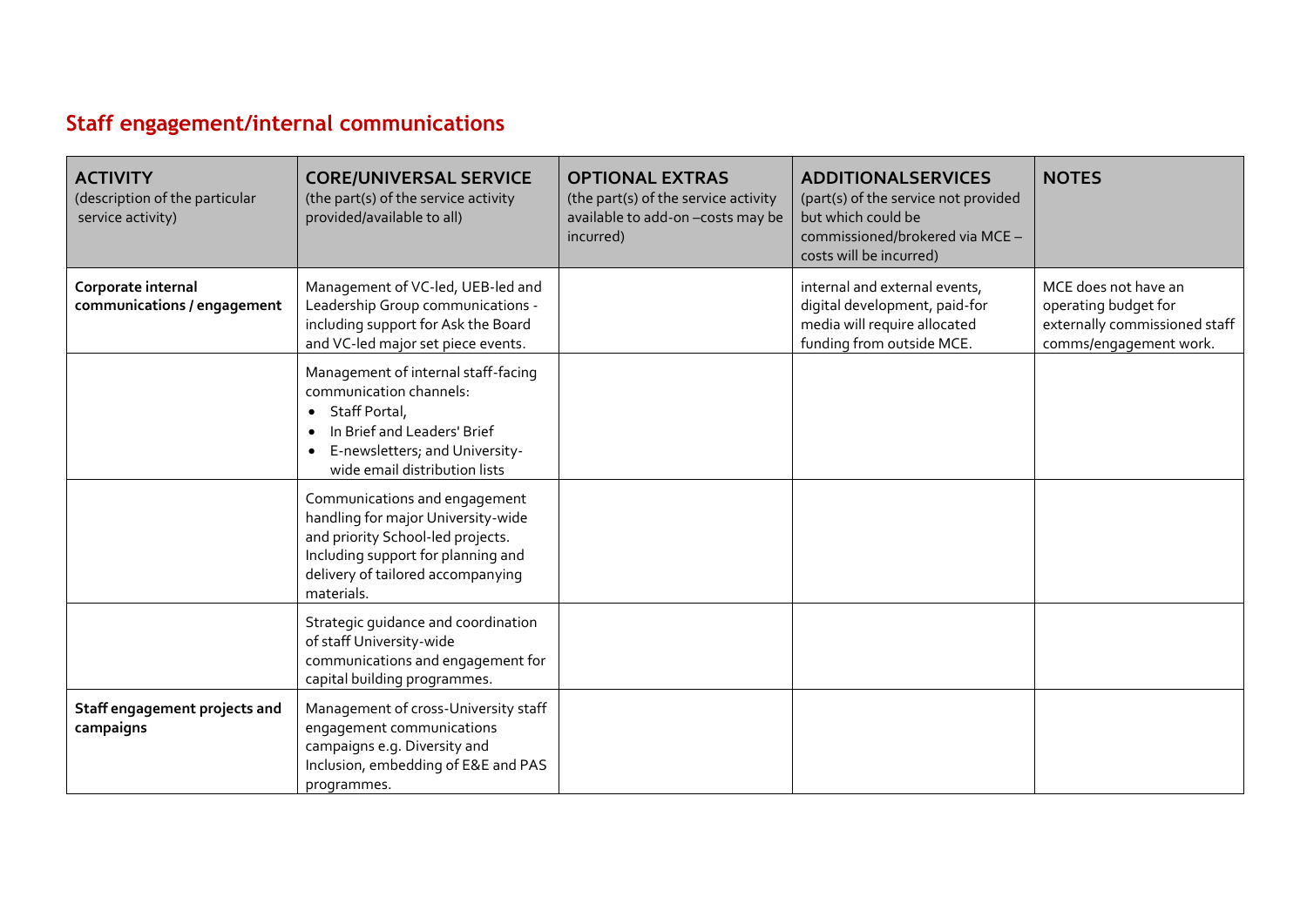|                                         | Management and coordination of the<br>2017/18 all-staff survey.                                                                                                                                    |  | 2017/18 is a baseline year for<br>the new staff survey. |
|-----------------------------------------|----------------------------------------------------------------------------------------------------------------------------------------------------------------------------------------------------|--|---------------------------------------------------------|
| Staff engagement advice and<br>quidance | Strategic counsel and advice on<br>internal School and Department<br>communications providing quidance<br>on tone and positioning, scripting and<br>messaging, delivery and channel<br>management. |  |                                                         |

## **Research communications and engagement (new from 1 August 2016)**

| <b>ACTIVITY</b><br>(description of the particular<br>service activity) | <b>CORE/UNIVERSAL SERVICE</b><br>(the part(s) of the service activity<br>provided/available to all)                                                                                                                                                                                                                            | <b>OPTIONAL EXTRAS</b><br>(the part(s) of the service activity<br>available to add-on -costs may be<br>incurred) | <b>ADDITIONALSERVICES</b><br>(part(s) of the service not provided<br>but which could be<br>commissioned/brokered via MCE -<br>costs will be incurred) | <b>NOTES</b>                                                                                                                                                                                                                                                 |
|------------------------------------------------------------------------|--------------------------------------------------------------------------------------------------------------------------------------------------------------------------------------------------------------------------------------------------------------------------------------------------------------------------------|------------------------------------------------------------------------------------------------------------------|-------------------------------------------------------------------------------------------------------------------------------------------------------|--------------------------------------------------------------------------------------------------------------------------------------------------------------------------------------------------------------------------------------------------------------|
| Research communications and<br>engagement strategy                     | Working to the Deputy Vice-<br>Chancellor, Research Deans, Research<br>Division Leaders and Research<br>Institute Directors to support the 2020<br>Research Plan - including developing<br>stakeholder and public engagement<br>strategies and delivery plans for the<br>Research Themes<br><b>Priority Research Divisions</b> |                                                                                                                  |                                                                                                                                                       | MCE is allocated funding for<br>strategic priorities from RETF<br>and IDRI central funding. MCE<br>has no 2016/17 central-<br>allocated operating budget to<br>provide personalised<br>communications and<br>engagement service for<br>individual academics, |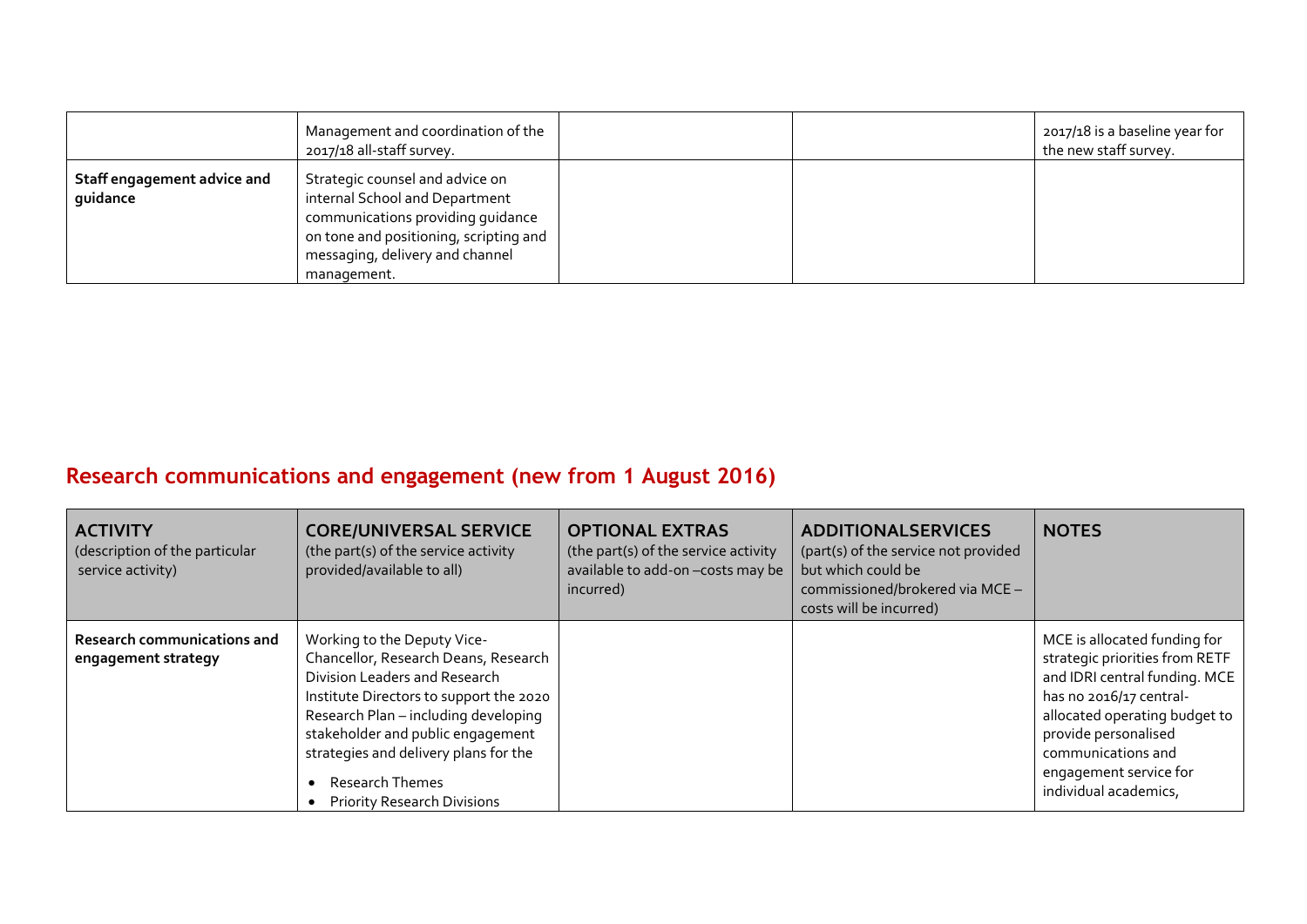|                                                  | Interdisciplinary Research<br>$\bullet$<br>Institutes                                                                                                                                                                                                                       |                                                                                                                                                                |                                                                                                                                            | research teams or individual<br>research divisions                                                                      |
|--------------------------------------------------|-----------------------------------------------------------------------------------------------------------------------------------------------------------------------------------------------------------------------------------------------------------------------------|----------------------------------------------------------------------------------------------------------------------------------------------------------------|--------------------------------------------------------------------------------------------------------------------------------------------|-------------------------------------------------------------------------------------------------------------------------|
| <b>Research Business Partner</b><br>service      | <b>Dedicated Research Business Partners</b><br>$(BP)$ :                                                                                                                                                                                                                     |                                                                                                                                                                |                                                                                                                                            |                                                                                                                         |
|                                                  | BP for research themes/divisions<br>$\bullet$<br>BP for research institutes<br>$\bullet$                                                                                                                                                                                    |                                                                                                                                                                |                                                                                                                                            |                                                                                                                         |
|                                                  | Providing single point of access to<br>coordinate professional<br>communications, engagement,<br>creative, content, publicity and event<br>management support from across<br><b>MCE</b> function:                                                                           |                                                                                                                                                                |                                                                                                                                            |                                                                                                                         |
| <b>Research Institutes event</b><br>management   | Dedicated event management for the<br>Institutes - working as part of and<br>with access to support from the<br>Events Team, within MCE (Marketing<br>Operations - see below)                                                                                               | Provision of professional event<br>consultancy service for non-<br>strategic/smaller scale event<br>projects that fall outside of<br>strategic event programme |                                                                                                                                            | All event costs will be covered<br>out of Institute event budgets<br>- MCE has no operating<br>budget for this activity |
|                                                  | Development of strategic events<br>programme for each institute.                                                                                                                                                                                                            |                                                                                                                                                                |                                                                                                                                            |                                                                                                                         |
| <b>Research Institutes content</b><br>management | Dedicated digital and non-digital<br>content and social media<br>management for the Institutes -<br>working as part of and with access to<br>support from the Content Team<br>within MCE (Marketing Operations -<br>see below) and the Social Media<br>manager (see above). |                                                                                                                                                                | Externally commissioned<br>$\bullet$<br>digital development<br>Externally commissioned<br>$\bullet$<br>copy/content<br>development/editing |                                                                                                                         |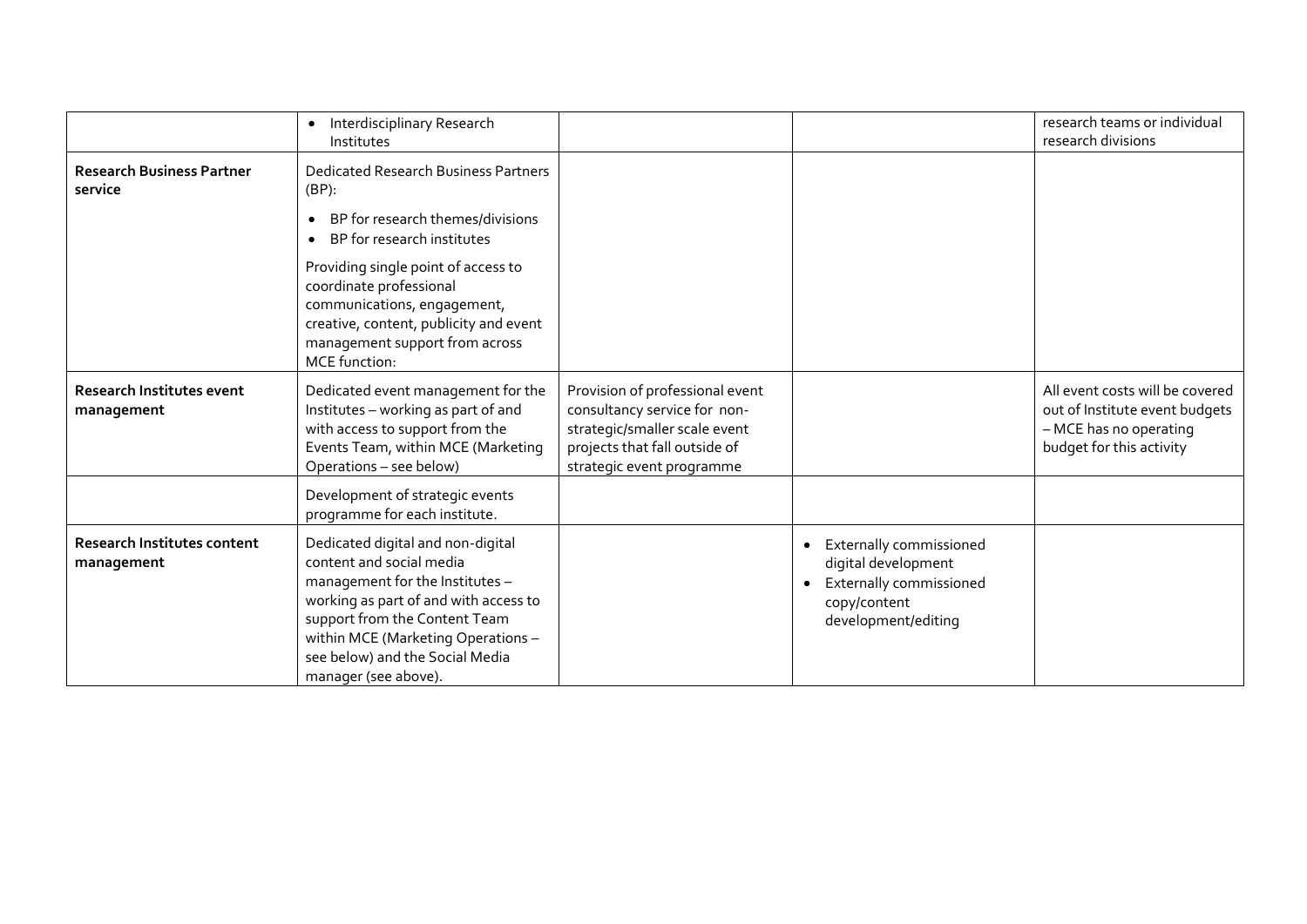#### **Community relations**

| <b>ACTIVITY</b><br>(description of the particular<br>service activity) | <b>CORE/UNIVERSAL SERVICE</b><br>(the part(s) of the service activity<br>provided/available to all)                                                                                                                                                                                                                                            | <b>OPTIONAL EXTRAS</b><br>(the part(s) of the service activity<br>available to add-on-costs may be<br>incurred)                                                                 | <b>ADDITIONALSERVICES</b><br>(part(s) of the service not provided<br>but which could be<br>commissioned/brokered via MCE -<br>costs will be incurred) | <b>NOTES</b> |
|------------------------------------------------------------------------|------------------------------------------------------------------------------------------------------------------------------------------------------------------------------------------------------------------------------------------------------------------------------------------------------------------------------------------------|---------------------------------------------------------------------------------------------------------------------------------------------------------------------------------|-------------------------------------------------------------------------------------------------------------------------------------------------------|--------------|
| Community stakeholder<br>relations                                     | Proactive relationship management<br>with a wide range of community<br>stakeholders:<br>Neighbourhood Action Groups;<br>$\bullet$<br>Community associations and<br>$\bullet$<br>resident groups;<br>Thames Valley Police;<br>$\bullet$<br>Reading Borough and Wokingham<br>$\bullet$<br>Borough Councils - leadership and<br>ward councillors. |                                                                                                                                                                                 |                                                                                                                                                       |              |
|                                                                        | Intelligence and knowledge of<br>University's regional network of high-<br>profile individuals, organisations and<br>partners.                                                                                                                                                                                                                 | Ad hoc advice and guidance on<br>engaging with organisations and<br>individuals from within the<br>University's regional network of<br>high-profile individuals and<br>partners |                                                                                                                                                       |              |
| Community engagement and<br>communications                             | Strategic counsel and advice on<br>community stakeholder engagement<br>for public consultations, planning<br>applications and approvals for major<br>building projects developments on-<br>and off-campus.                                                                                                                                     |                                                                                                                                                                                 |                                                                                                                                                       |              |
|                                                                        | First point of contact for and handling<br>University-wide coordination of<br>community enquiries and complaints                                                                                                                                                                                                                               |                                                                                                                                                                                 |                                                                                                                                                       |              |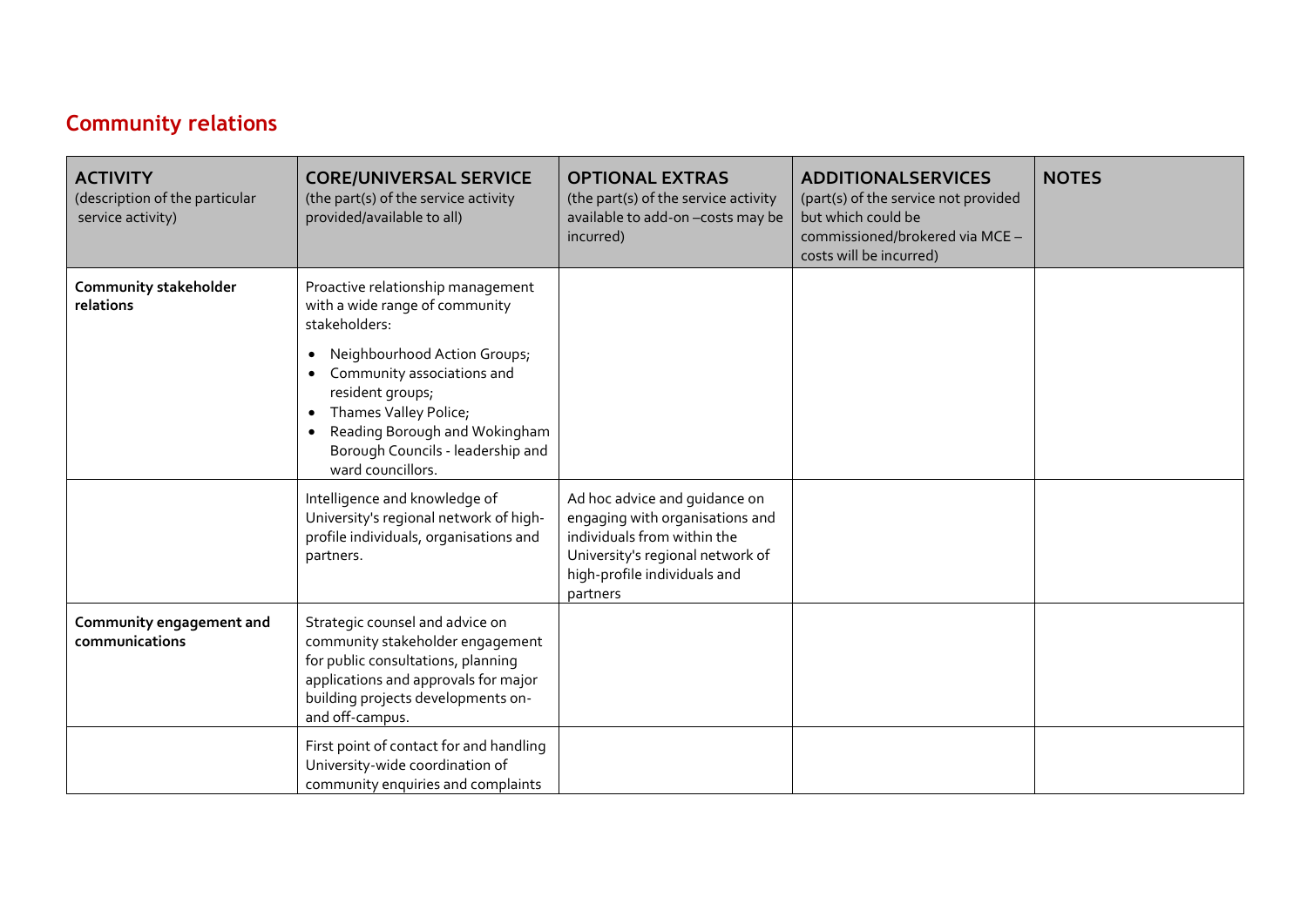|                                         | Strategic counsel, advice and<br>handling for student behaviour off-<br>campus, in the community and living<br>in private rental accommodation -<br>including incident handling and<br>coordination; triaging and<br>signposting; as 'case' officer role.                      |  |  |
|-----------------------------------------|--------------------------------------------------------------------------------------------------------------------------------------------------------------------------------------------------------------------------------------------------------------------------------|--|--|
|                                         | Management of portfolio of<br>communications channels and<br>publications for community and<br>students living off-campus - including<br>CommUnity magazine and student<br>information packs                                                                                   |  |  |
| <b>Student Community</b><br>Ambassadors | Recruitment, training and direction of<br>two Student Community<br>Ambassadors to deliver operational<br>community activity e.g. distribution of<br>newsletters/magazines etc,<br>coordination of volunteers for and<br>participation in community activities<br>and projects. |  |  |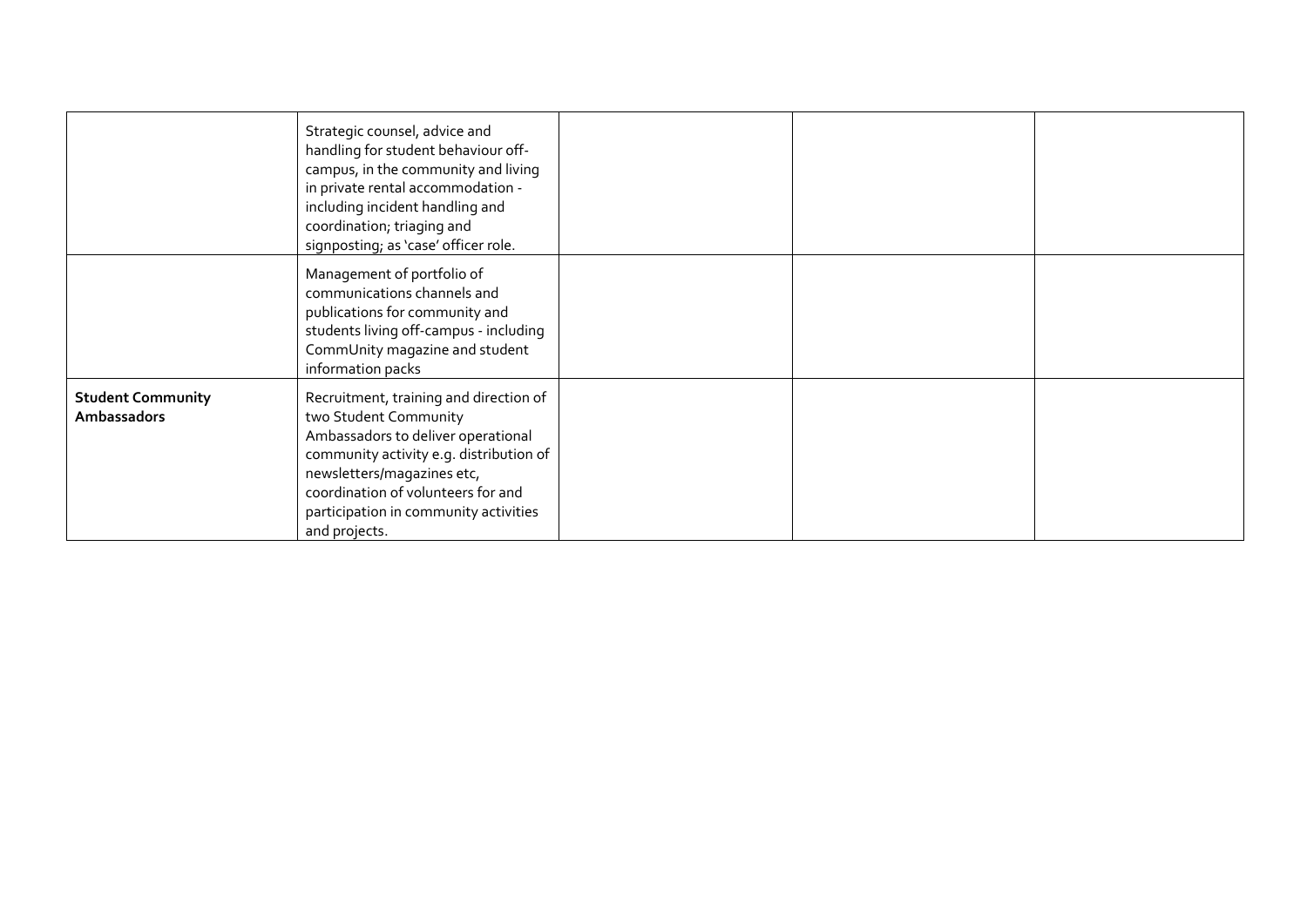# **Marketing Operations**

Marketing Operations is a fully in-house operation which incorporates the following specialist teams:

- Events
- Content
- Creative and print
- MCE Administration

The head of the service is: Vicky Baldwin – [v.l.baldwin@reading](mailto:f.j.blair@reading.ac.uk).ac.uk

#### **Events**

| <b>ACTIVITY</b><br>(description of the particular<br>service activity) | <b>CORE/UNIVERSAL SERVICE</b><br>(the part(s) of the service activity<br>provided/available to all)                                                                                                                                                                                                                         | <b>OPTIONAL EXTRAS</b><br>(the part(s) of the service activity<br>available to add-on-costs may<br>be incurred) | <b>ADDITIONALSERVICES</b><br>(part(s) of the service not provided<br>but which could be<br>commissioned/brokered via MCE -<br>costs will be incurred) | <b>NOTES</b>                                                                                  |
|------------------------------------------------------------------------|-----------------------------------------------------------------------------------------------------------------------------------------------------------------------------------------------------------------------------------------------------------------------------------------------------------------------------|-----------------------------------------------------------------------------------------------------------------|-------------------------------------------------------------------------------------------------------------------------------------------------------|-----------------------------------------------------------------------------------------------|
| Corporate events management                                            | Professional event management<br>service across the University providing<br>strategic advice, planning and delivery<br>for University-level, high-impact<br>events that meet core<br>MCE/University-wide objectives (e.g.<br>global recruitment, institution wide<br>reputation building and/or stakeholder<br>engagement). | For events that sit outside of core<br>programme, see event<br>consultancy below                                |                                                                                                                                                       | For events not part of core<br>programme of delivery - MCE<br>is unable to cover event costs. |
| Corporate events consultancy                                           | Professional (non-delivery) event<br>consultancy across the University<br>providing advice and event planning<br>support to the University (all Schools,<br>Departments and Functions) for non-<br>University-level events and activities                                                                                   |                                                                                                                 |                                                                                                                                                       | All event costs to be covered<br>by commissioning School,<br>Department or Function.          |
| <b>Event Promotion</b>                                                 | University-wide co-ordination,<br>development and distribution of                                                                                                                                                                                                                                                           | · Special editions / features /<br>formats. Larger print runs -<br>pay for                                      | • Support from<br>promotors/publicists – pay for                                                                                                      |                                                                                               |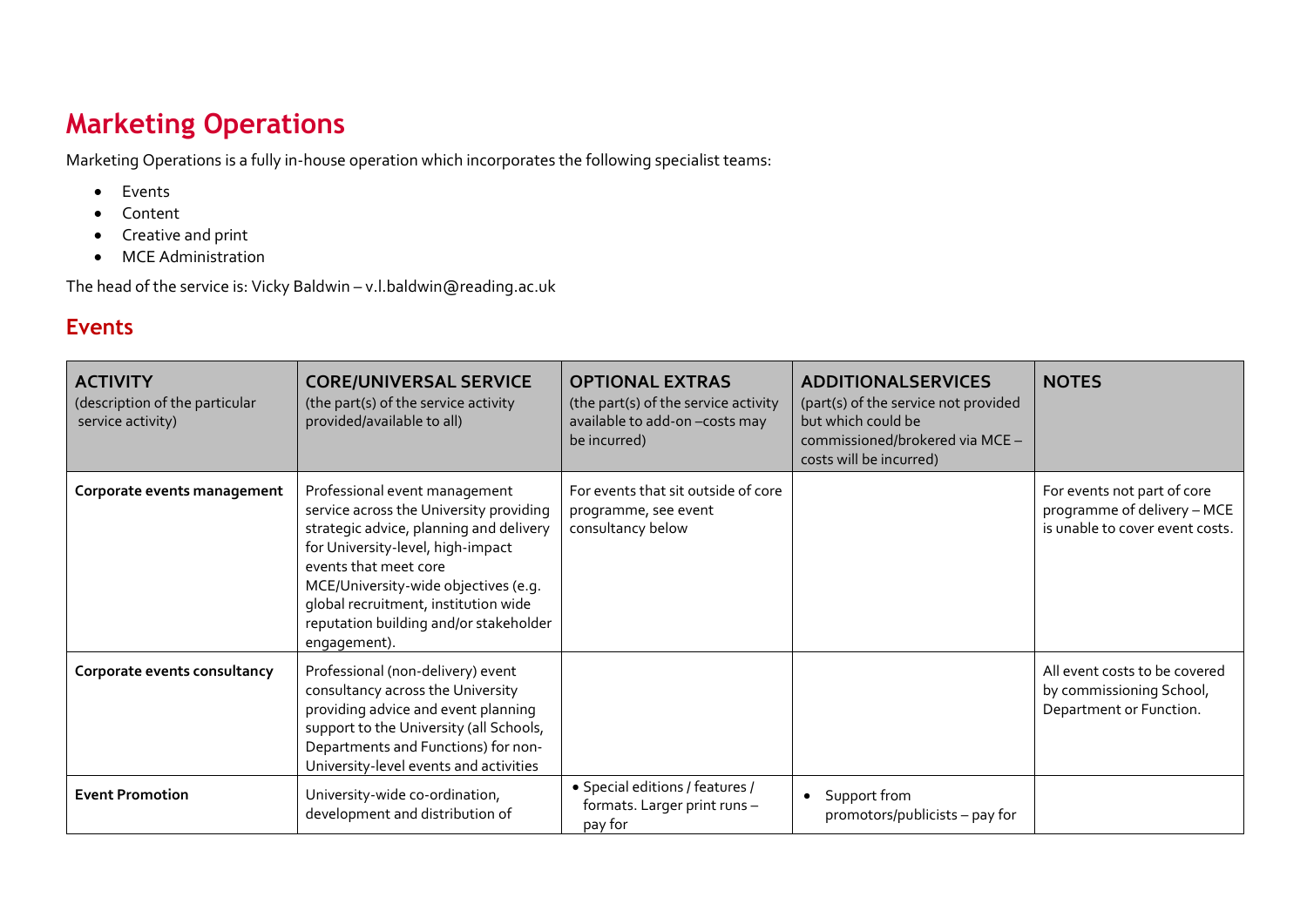|                                                        | promotion for high-impact public<br>engagement events and activities inc.<br>• Termly public-facing events diary<br>• Targeted promotion of core events<br>· Advice/guidance on promotion of<br>non-core events                                                                                            |                                                                                                                                                                                                                            |                                                                                                                                |  |
|--------------------------------------------------------|------------------------------------------------------------------------------------------------------------------------------------------------------------------------------------------------------------------------------------------------------------------------------------------------------------|----------------------------------------------------------------------------------------------------------------------------------------------------------------------------------------------------------------------------|--------------------------------------------------------------------------------------------------------------------------------|--|
| <b>Recruitment and conversion</b><br>events management | Event project management, event<br>design and logistical delivery of<br>University-wide Open Days, Visit Days<br>and Clearing engagement<br>opportunities e.g.<br>• X4 Open Days - £270K<br>(17000 visitors)<br>• X 5 central Visit Days<br>(7-10000 visitors)<br>• Clearing visits<br>(200 visitors)      | On request, tailored advice and<br>quidance for<br>School/Departmental specific<br>experience design for<br>recruitment and conversion<br>events.                                                                          | Co-ordination of enhanced event<br>experience elements e.g. plasma<br>screens, specialist furniture for<br>Open Days - pay for |  |
| <b>Research Promotion event</b><br>management          | Working with Research Deans and<br><b>Research Communications and</b><br>Engagement team to develop<br>programme of targeted events to raise<br>profile of and promote research at<br>Reading inc, event project planning,<br>experience design and delivery of<br>University-level impact events.         | Professional (non-delivery) event<br>consultancy for research events<br>upon request.                                                                                                                                      | N/A                                                                                                                            |  |
| <b>University Public Lecture Series</b>                | Development, delivery and promotion<br>of the official University Public Lecture<br>Series (x 4-5 per year). Events are<br>planned to ensure:<br>Strategic alignment with core<br>$\bullet$<br>research themes<br>PR opportunities maximised<br>Large audiences<br>$\bullet$<br>Key stakeholder engagement | Extras/bolt on activities that<br>could be added to the 4-5 in the<br>programme and managed by the<br>events team but that would need<br>to be $-$ pay for:<br>• Filming<br>· Drinks reception<br>• Exhibition<br>• Dinner |                                                                                                                                |  |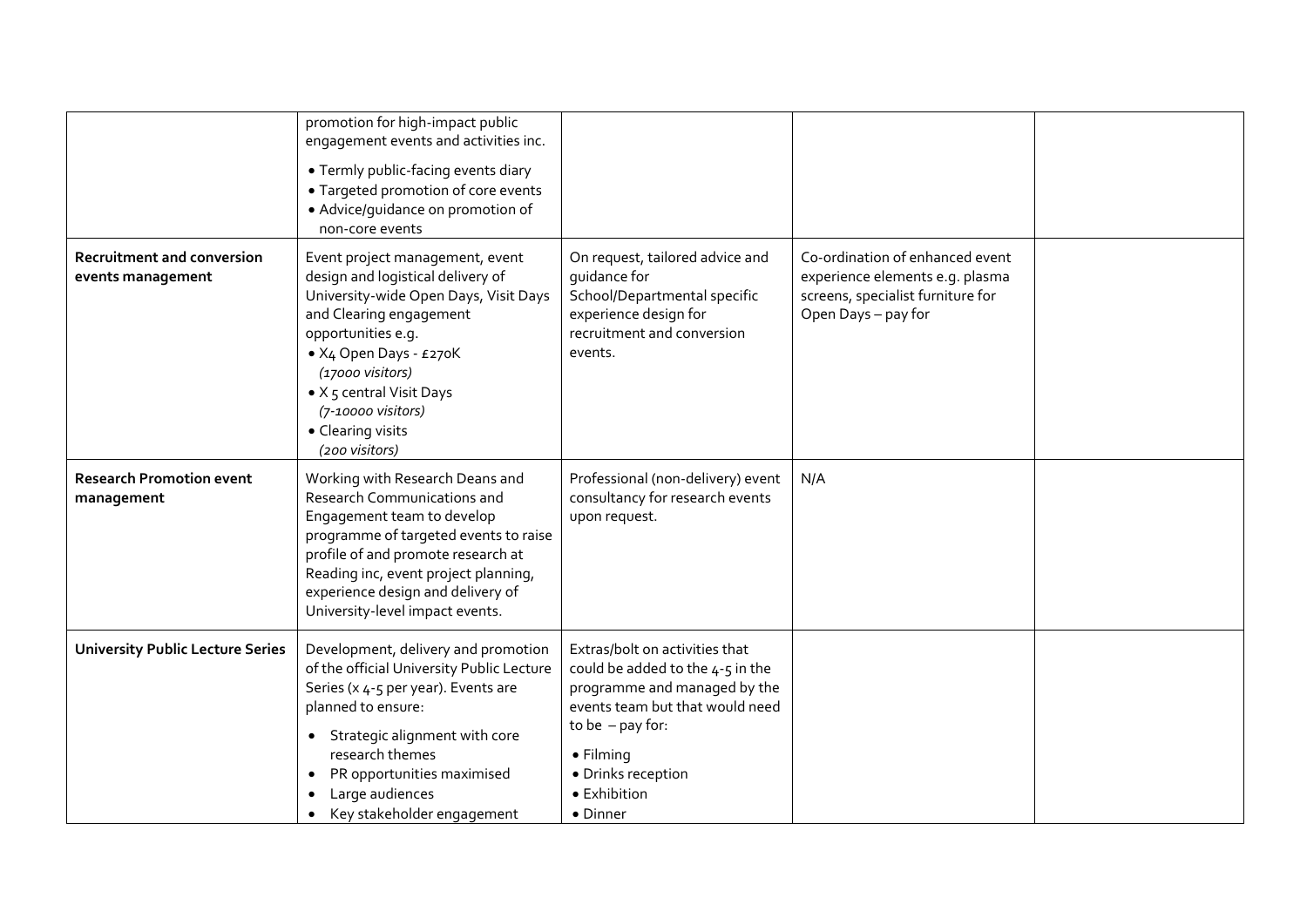| Special/named public<br>engagement events           | Development, delivery and promotion<br>of University special public events<br>(these vary from year to year) e.g.<br>• Edith Morley Lecture                                                                                                                                                                             | Upon request, event consultancy<br>support for School/Department<br>specific public engagement<br>events               |                                                                  |                                                                                                     |
|-----------------------------------------------------|-------------------------------------------------------------------------------------------------------------------------------------------------------------------------------------------------------------------------------------------------------------------------------------------------------------------------|------------------------------------------------------------------------------------------------------------------------|------------------------------------------------------------------|-----------------------------------------------------------------------------------------------------|
| <b>Ceremonial events</b>                            | Event management and support of<br>University-level corporate and<br>ceremonial events:<br><b>Court Meeting:</b><br>Full planning and delivery service<br><b>Graduation:</b><br>Event experience consultancy and<br>planning and delivery of VIP aspects of<br>graduation inc. liaising with/hosting<br>Honorary Grads. | Upon request, event consultancy<br>support for School/Department<br>specific graduation receptions<br>and celebrations |                                                                  |                                                                                                     |
| Special events (e.g.<br>anniversaries, VVIP visits) | Full support and development plus<br>delivery and promotion of ad hoc<br>University-level celebratory events<br>e.g. Royal Visits, institutional<br>anniversaries, campus or new School<br>launches etc                                                                                                                 | For smaller scale/non University-<br>wide anniversaries/launches a<br>consultancy service would be<br>provided         |                                                                  | All event costs for special<br>events would need to be<br>covered from central<br>University funds. |
| University extra-curricular<br>music                | Planning, co-ordination and delivery<br>of University-wide extracurricular<br>music provision inc.<br>Choirs, orchestra and big band<br>Annual concert programme<br>$\bullet$                                                                                                                                           | Music sourcing and coordination<br>service for ad hoc activities and<br>events                                         | Hiring of external musicians for ad<br>hoc activities and events |                                                                                                     |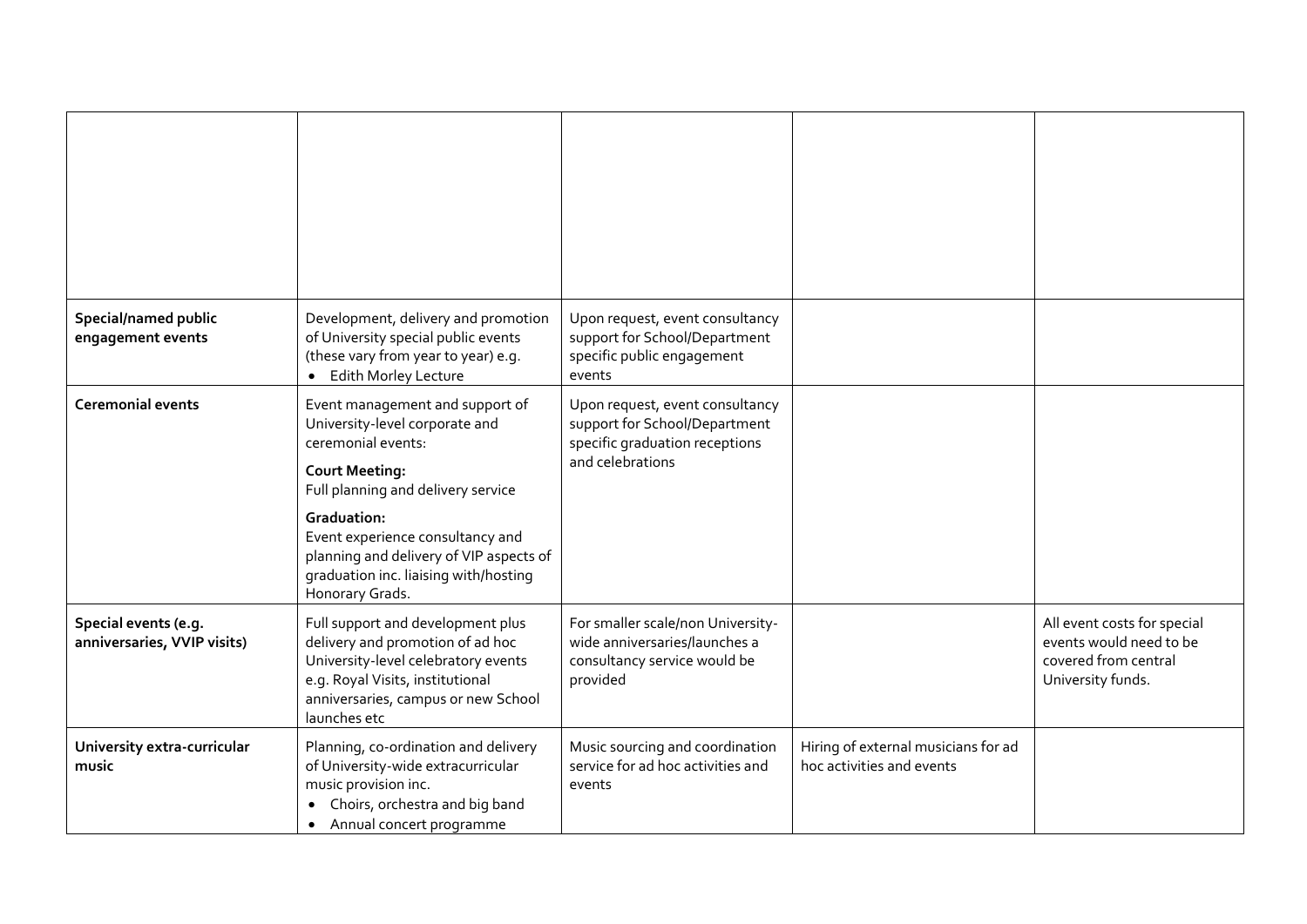|                                 | Student Ensemble in Residence                                                                                                                                                    |                                                                               |     |                                                                                   |
|---------------------------------|----------------------------------------------------------------------------------------------------------------------------------------------------------------------------------|-------------------------------------------------------------------------------|-----|-----------------------------------------------------------------------------------|
| <b>Staff and student events</b> | Full event design, planning and<br>delivery of annual staff and student<br>stakeholder events e.g.<br>• University Carol Service<br>• Staff Summer Party<br>$\bullet$ T&L awards | Additions to this programme of<br>activity commissioned only by<br><b>UEB</b> |     |                                                                                   |
| Corporate entertaining          | Planning and delivery of programme<br>of stakeholder engagement dinners<br>and functions hosted by the VC and<br>other members of UEB                                            | Additions to this programme of<br>activity commissioned only by<br><b>UEB</b> | N/A | All corporate entertaining<br>costs are covered from<br>central University funds. |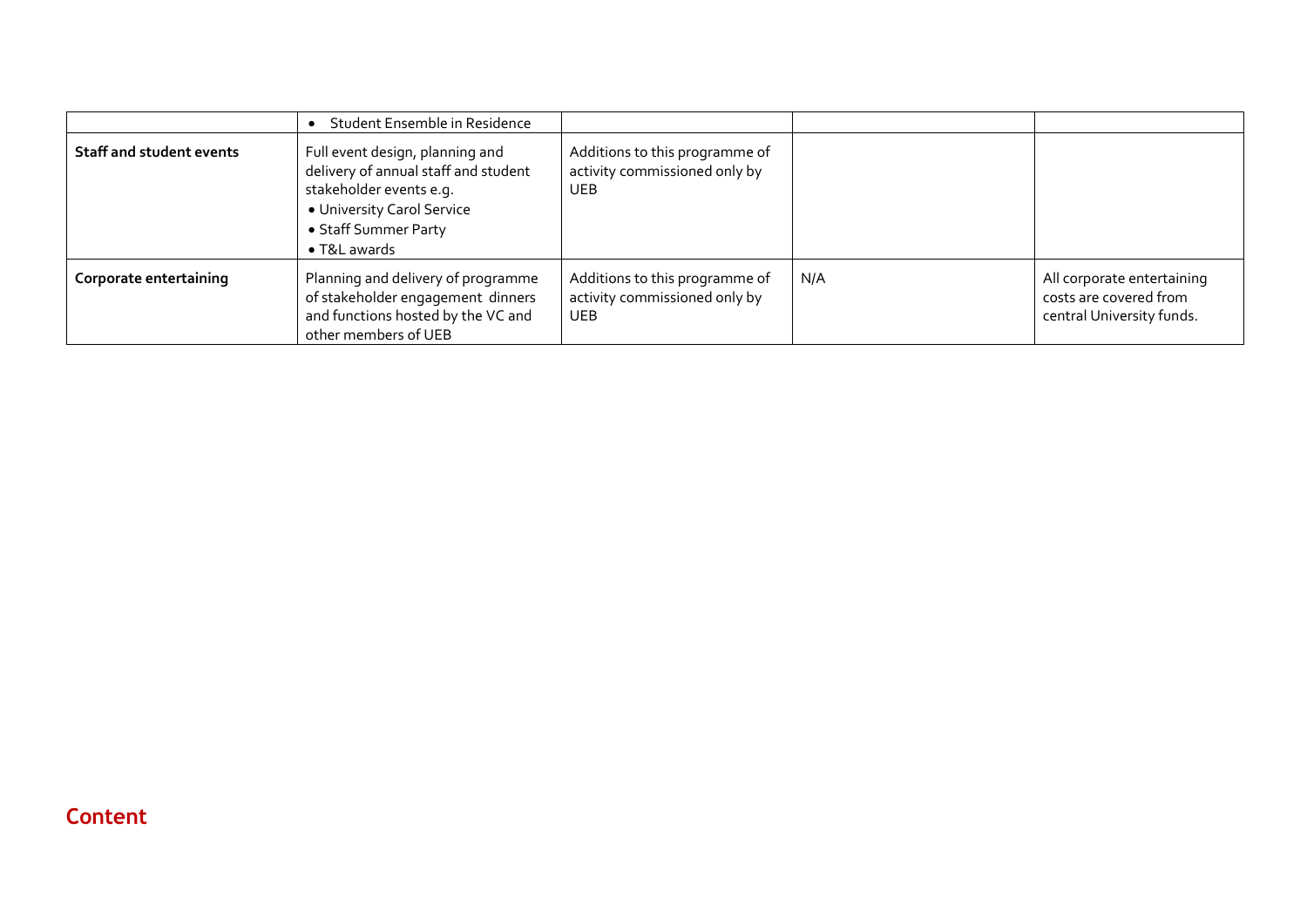| <b>ACTIVITY</b><br>(description of the particular<br>service activity) | <b>CORE/UNIVERSAL SERVICE</b><br>(the part(s) of the service activity<br>provided/available to all)                                                                                                                                                                                                                                                                                          | <b>OPTIONAL EXTRAS</b><br>(the part(s) of the service<br>activity available to add-on-<br>costs may be incurred)                                                                                                    | <b>ADDITIONALSERVICES</b><br>(part(s) of the service not provided<br>but which could be<br>commissioned/brokered via MCE -<br>costs will be incurred) | <b>NOTES</b>                                                                                          |
|------------------------------------------------------------------------|----------------------------------------------------------------------------------------------------------------------------------------------------------------------------------------------------------------------------------------------------------------------------------------------------------------------------------------------------------------------------------------------|---------------------------------------------------------------------------------------------------------------------------------------------------------------------------------------------------------------------|-------------------------------------------------------------------------------------------------------------------------------------------------------|-------------------------------------------------------------------------------------------------------|
| Content development                                                    | Content development for strategically<br>significant, externally facing web pages,<br>other digital products and non-digital<br>products. Examples include prospective<br>student-facing course pages on Discover<br>Reading; prospectuses and graduation<br>brochures; and the initial development<br>of web pages for Schools and<br>Departments, Research, Research<br>Divisions and T&L. | Content development for<br>projects less significant to the<br>whole University, such as<br>project web pages and blogs -<br>pay for.<br>This work can be outsourced.<br>(See also Outsourcing advice<br>activity.) | General copywriting, proofreading<br>and editing service for projects less<br>significant to the whole University<br>$-$ pay for                      | MCE is unable to update and<br>maintain individual staff and<br>student lists and profiles<br>online. |
| Content project management                                             | Project management of strategically<br>significant content development<br>projects (as referenced above).                                                                                                                                                                                                                                                                                    |                                                                                                                                                                                                                     |                                                                                                                                                       |                                                                                                       |
| Content audit/review and<br>maintenance                                | Audit, review and maintenance of<br>content, both proactive and reactive, for<br>strategically significant areas of the<br>University website e, q,<br>• Discover Reading (inc. all course<br>pages, fees and funding pages etc) -<br>updated annually (or as required)<br>• Working in support of School<br>Marketing Officers to maintain<br>School and Department pages,                  | Advice and guidance, upon<br>request re. audit/review and<br>maintenance of non-<br>strategically significant content                                                                                               |                                                                                                                                                       |                                                                                                       |
| Content and digital marketing<br>consultancy                           | Advice and guidance on various areas of<br>content and digital marketing best<br>practice, including:<br>Content design<br>$\bullet$<br>Information architecture<br>Search engine optimisation<br>$\bullet$                                                                                                                                                                                  |                                                                                                                                                                                                                     | In-depth/advice provided<br>externally - pay for                                                                                                      |                                                                                                       |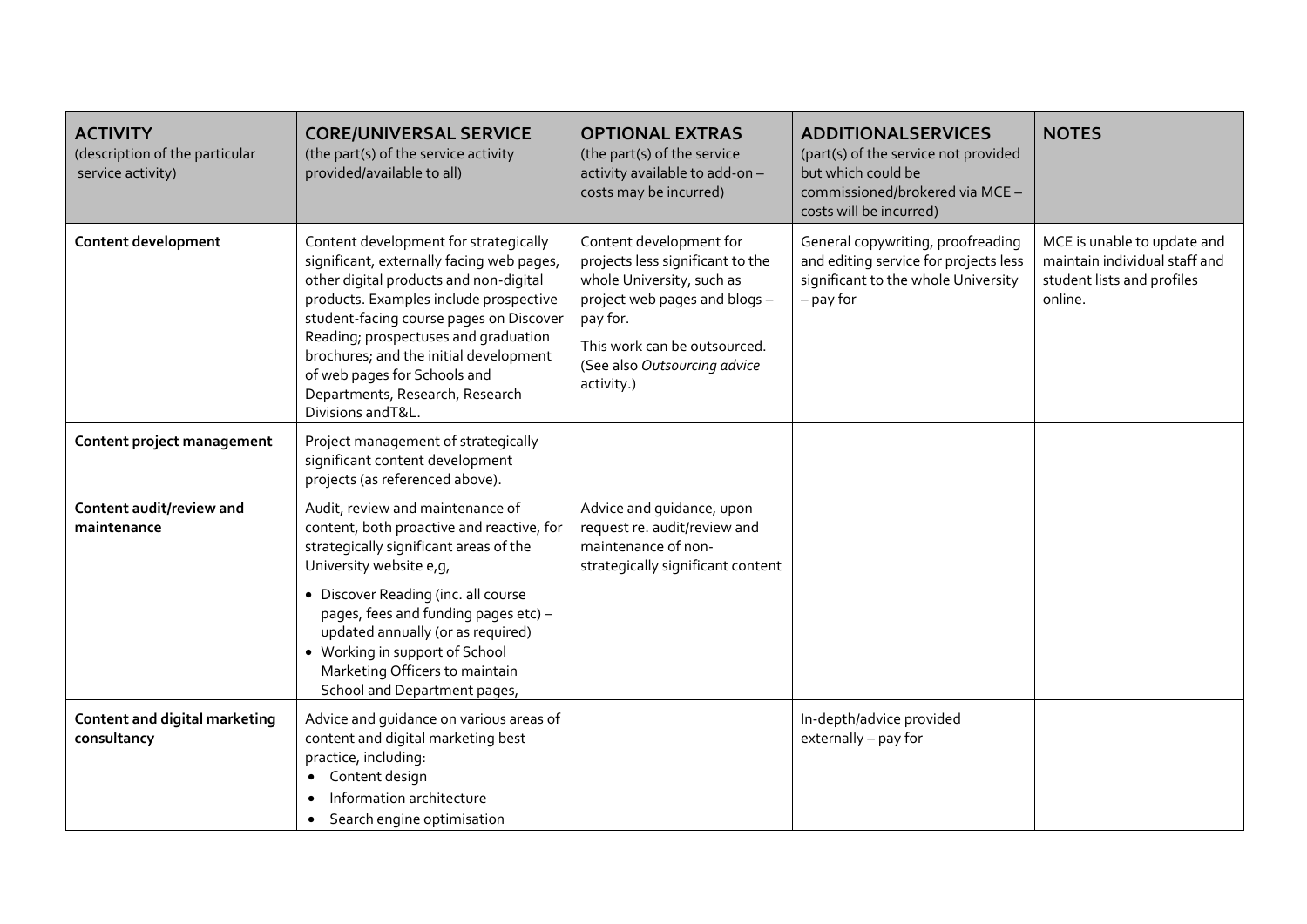|                                                 | Accessibility<br>$\bullet$<br>Writing for the web<br>$\bullet$<br>User experience<br>$\bullet$<br>Content production and project<br>$\bullet$<br>management tools                |                                                                                                            |                                                                                                                              |
|-------------------------------------------------|----------------------------------------------------------------------------------------------------------------------------------------------------------------------------------|------------------------------------------------------------------------------------------------------------|------------------------------------------------------------------------------------------------------------------------------|
| Content governance (digital)                    | Working with IT to provide content<br>governance activities associated with<br>digital policies, e.g.<br>• Organising URL (web address)<br>redirects                             |                                                                                                            | Blogs must be planned and<br>used in a strategic manner to<br>ensure they are an ongoing,<br>useful communication<br>channel |
|                                                 | • Agreeing use of and configuring short<br>URLs, such as<br>www.reading.ac.uk/maths                                                                                              |                                                                                                            |                                                                                                                              |
|                                                 | • Agreeing use of blogs on the<br>University Wordpress platform<br>(blogs.reading.ac.uk)                                                                                         |                                                                                                            |                                                                                                                              |
|                                                 | • Adding new and changes to existing<br>user account permissions and access<br>for web platforms: Sitecore (Discover<br>Reading) and ActivEdition                                |                                                                                                            |                                                                                                                              |
| Content governance (style and<br>tone of voice) | Development and ongoing maintenance<br>of a University style guide. Providing<br>advice and guidance on form, style and<br>tone-of-voice for all types of University<br>content. |                                                                                                            |                                                                                                                              |
| <b>Digital analytics</b>                        | Guidance, advice and access to Google<br>Analytics for reading.ac.uk and<br>henley.ac.uk                                                                                         | Full Google Analytics training;<br>external courses are available e.g.<br>Google Analytics Academy is free |                                                                                                                              |
|                                                 | • Provision of analytics reports<br>containing agreed actionable metrics<br>as part of wider analysis activity                                                                   |                                                                                                            |                                                                                                                              |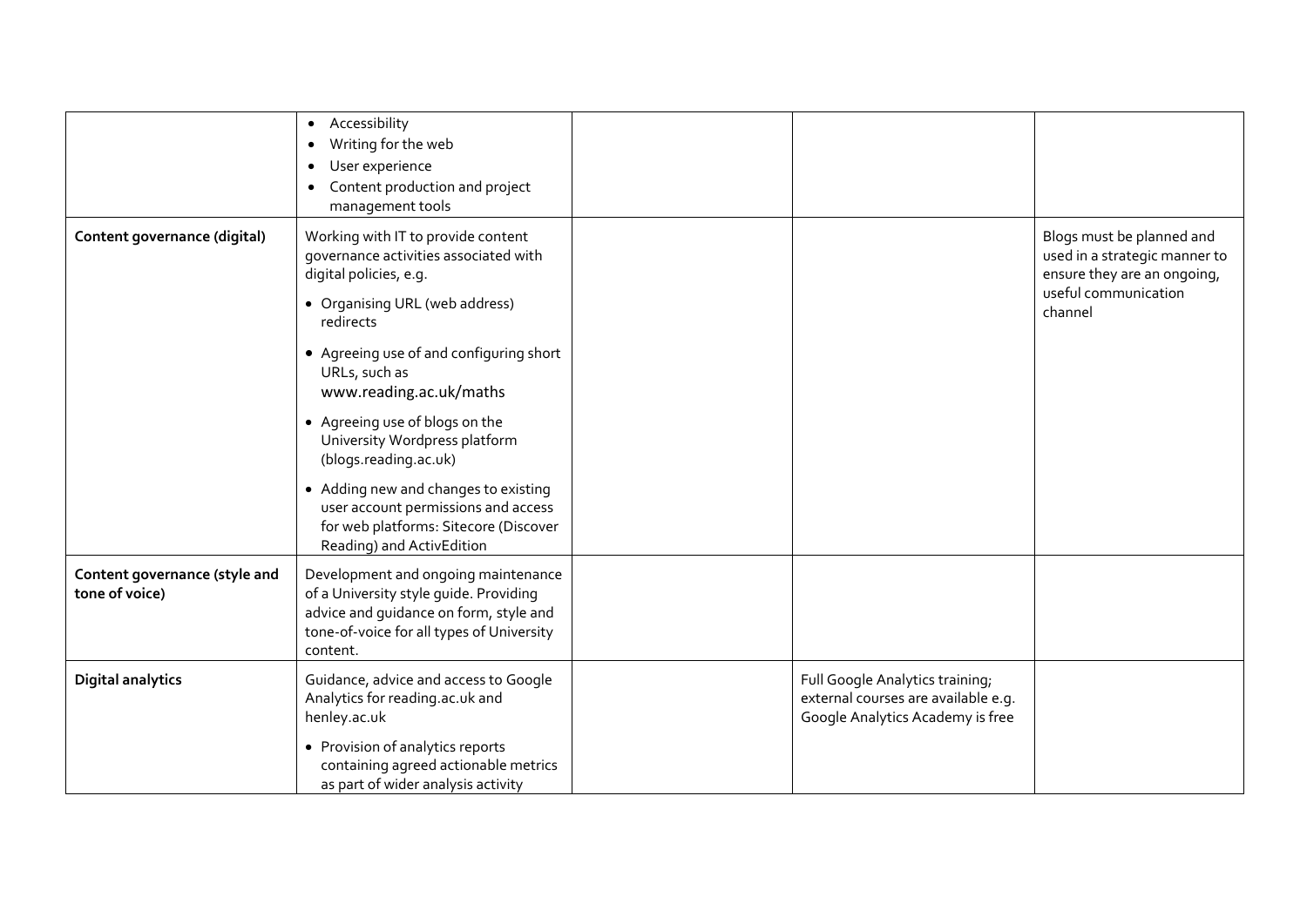| Quality assurance of digital<br>content            | Guidance, advice and access to to<br>SiteImprove, a quality assurance tool<br>used on reading.ac.uk and henley.ac.uk                                                                                                                                                                                                                             |                                                                                       | Full SiteImprove training offered<br>by the providers, SiteImprove -<br>historically at no cost                                        |                                                                                                                                                      |
|----------------------------------------------------|--------------------------------------------------------------------------------------------------------------------------------------------------------------------------------------------------------------------------------------------------------------------------------------------------------------------------------------------------|---------------------------------------------------------------------------------------|----------------------------------------------------------------------------------------------------------------------------------------|------------------------------------------------------------------------------------------------------------------------------------------------------|
| Outsourcing advice for web<br>development projects | For web development projects being<br>outsourced, advice on how to<br>understand audiences and objectives,<br>develop user stories, brief external<br>agencies, manage working relationships<br>etc inc.<br>Help to structure and run initial<br>$\bullet$<br>workshops to understand audiences<br>and objectives and to develop user<br>stories |                                                                                       | Project management of such<br>projects                                                                                                 |                                                                                                                                                      |
| Storyboarding/voiceover                            | Working with colleagues in Marketing<br>and Campaigns to provide<br>storyboarding and voiceover<br>development for videos, audio and<br>multimedia commissioned through<br><b>Marketing Campaigns</b>                                                                                                                                            |                                                                                       |                                                                                                                                        |                                                                                                                                                      |
| Email newsletter tool provision                    | Management of the University's email<br>newsletter system for internal<br>requirements, such as In Brief.                                                                                                                                                                                                                                        | Ad hoc, occasional use by<br>Schools, Departments and<br>Research Divisionson request | Regular use by a School or<br>Department will incur passing on<br>of modest additional licencing<br>costs (currently 1p per recipient) | Using this system ensures<br>that emails with large<br>distribution lists are sent in a<br>staggered way to avoid<br>overwhelming the IT<br>network. |
| <b>CMS</b> training                                | Supporting CQSD in the development<br>and delivery of CMS training is currently<br>provided by CQSD                                                                                                                                                                                                                                              |                                                                                       |                                                                                                                                        |                                                                                                                                                      |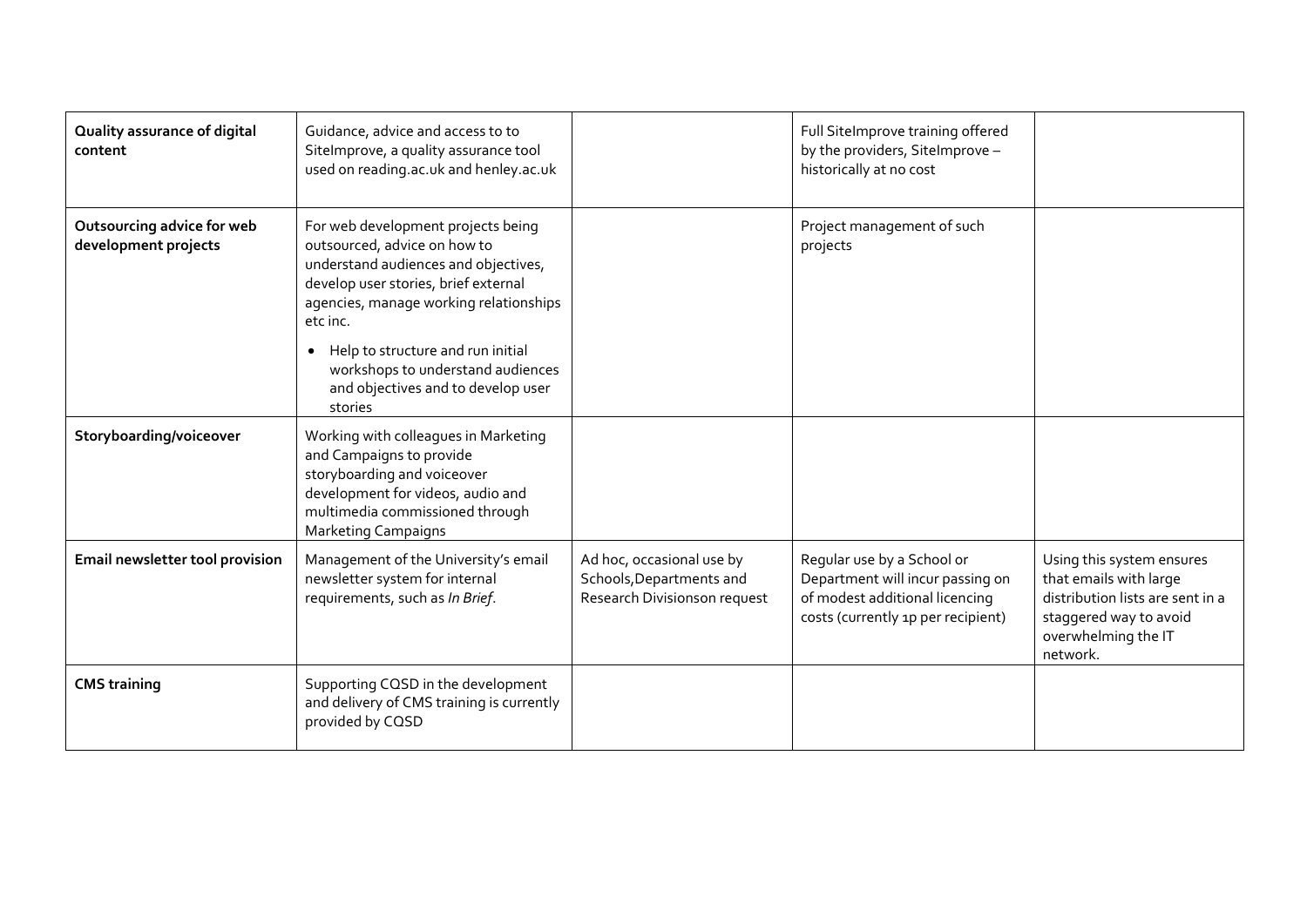## **Creative and print services**

| <b>ACTIVITY</b><br>(description of the particular<br>service activity) | <b>CORE/UNIVERSAL SERVICE</b><br>(the part(s) of the service activity<br>provided/available to all)                                                                                                                                                                                           | <b>OPTIONAL EXTRAS</b><br>(the part(s) of the service<br>activity available to add-on-<br>costs may be incurred)                                          | <b>ADDITIONALSERVICES</b><br>(part(s) of the service not provided<br>but which could be<br>commissioned/brokered via MCE -<br>costs will be incurred) | <b>NOTES</b>                                                                                                      |
|------------------------------------------------------------------------|-----------------------------------------------------------------------------------------------------------------------------------------------------------------------------------------------------------------------------------------------------------------------------------------------|-----------------------------------------------------------------------------------------------------------------------------------------------------------|-------------------------------------------------------------------------------------------------------------------------------------------------------|-------------------------------------------------------------------------------------------------------------------|
| In-house design studio                                                 | Access to a professional, commercial,<br>in-house design team providing creative<br>direction, advice, and design services to<br>the University. Working with their<br>Business Partner or Marketing Officer,<br>all Schools, Departments and Functions<br>can commission work from the team. | Please see the brand<br>storytelling section - add-on-<br>costs incurred.                                                                                 | Commissioning of design from<br>approved external suppliers where<br>necessary.                                                                       | <b>Creative and Print services</b><br>operate as a commercial<br>model, meaning all design<br>work is chargeable. |
|                                                                        | Creative direction and design for all<br>major University events and activities<br>e.g.<br>Open Days<br>$\bullet$<br>NSS campaign<br>Graduation<br>Welcome Week                                                                                                                               |                                                                                                                                                           |                                                                                                                                                       |                                                                                                                   |
|                                                                        | Develop, implement and accessible a<br>suite of corporate templates using the<br>University's visual identity e.g.<br>letterheads, PowerPoint templates etc.                                                                                                                                  | Where requested: advice,<br>quidance and support for the<br>development of templates for<br>School or Department specific<br>use - costs may be incurred. |                                                                                                                                                       |                                                                                                                   |
| In-house print and production<br>service                               | Access to a professional, commercial<br>print and production service working<br>with the design team to offer a<br>convenient and efficient end-to-end in-<br>house service including:<br>Digital printing<br>$\bullet$<br>Litho printing<br>Large format printing                            |                                                                                                                                                           |                                                                                                                                                       | Creative and Print services<br>operate as a commercial<br>model, meaning all print work<br>is chargeable.         |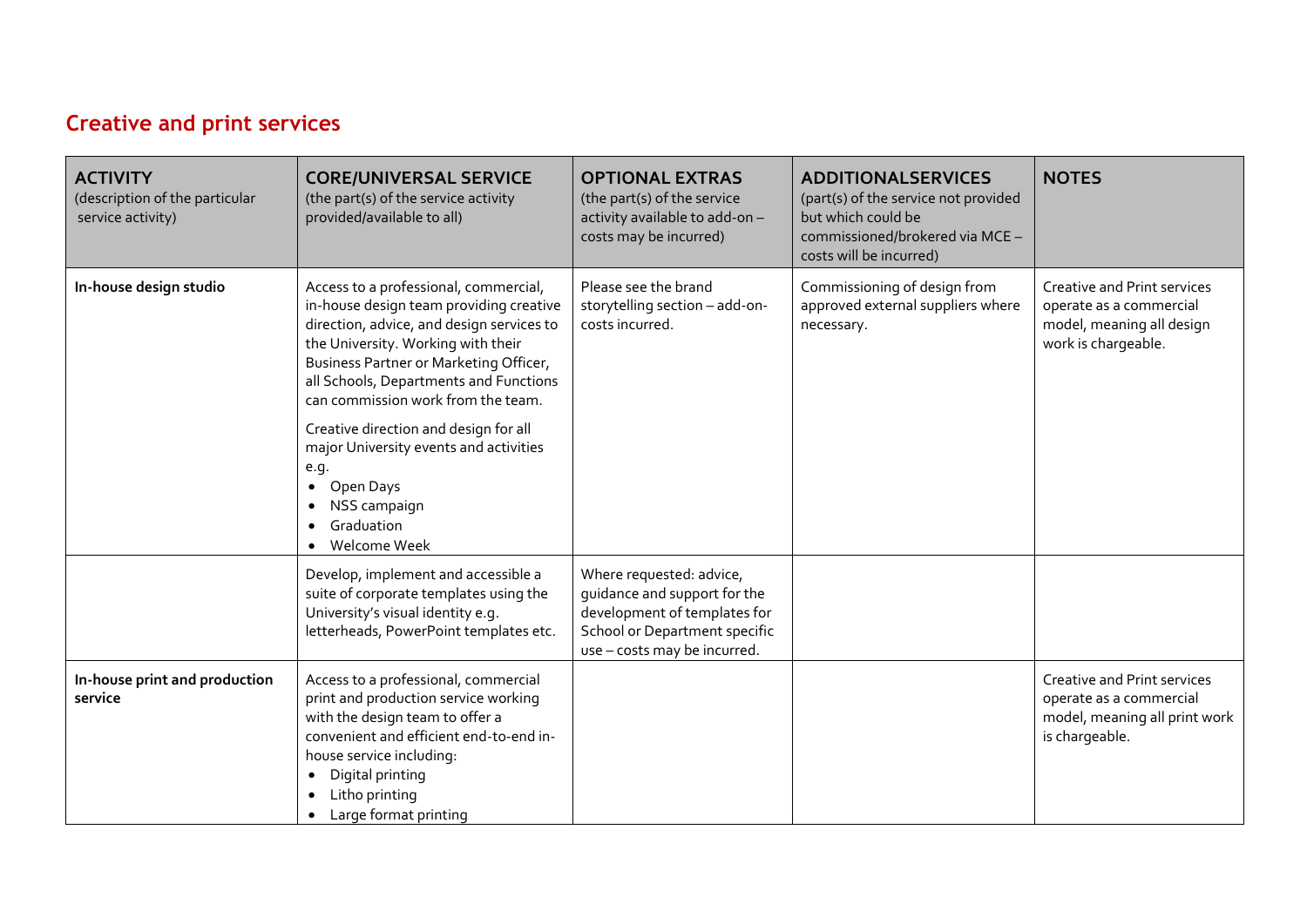|                                               | Access to a professional reprographics<br>copying service. Using industry standard<br>equipment, our dedicated specialist<br>staff provide a high volume mono and<br>colour copying service for teaching and<br>research materials. |  |                                                                                                          |
|-----------------------------------------------|-------------------------------------------------------------------------------------------------------------------------------------------------------------------------------------------------------------------------------------|--|----------------------------------------------------------------------------------------------------------|
|                                               | Provision of corporate stationary in line<br>with the Visual Identity including:                                                                                                                                                    |  |                                                                                                          |
|                                               | • Letterheads, compliment<br>slips, business cards and<br>Staff badges<br>$\bullet$<br>Branded folders.<br>Branded note pads<br>$\bullet$<br><b>Branded pens</b><br>$\bullet$                                                       |  |                                                                                                          |
| Corporate film coordination and<br>production | Access to a dedicated professional in-<br>house film production specialist<br>providing advice, scoping, planning and<br>project management for small-scale<br>corporate film production requirements.                              |  | Creative and Print services<br>operate as a commercial<br>model, meaning all film work<br>is chargeable. |
|                                               | In-house, corporate film production for<br>online promotional use of major<br>University events and activities e.g.<br>Open Days<br>$\bullet$<br>Welcome Week<br>$\bullet$<br>Special events<br>$\bullet$                           |  |                                                                                                          |
|                                               | Advice and guidance regarding the use<br>of corporate film and the University's<br>film bank.                                                                                                                                       |  |                                                                                                          |
|                                               | Point of contact with University<br>approved external film production<br>companies                                                                                                                                                  |  |                                                                                                          |
| Photography                                   | Access to a dedicated professional in-<br>house image and photography specialist                                                                                                                                                    |  | Creative and Print services<br>operate as a commercial                                                   |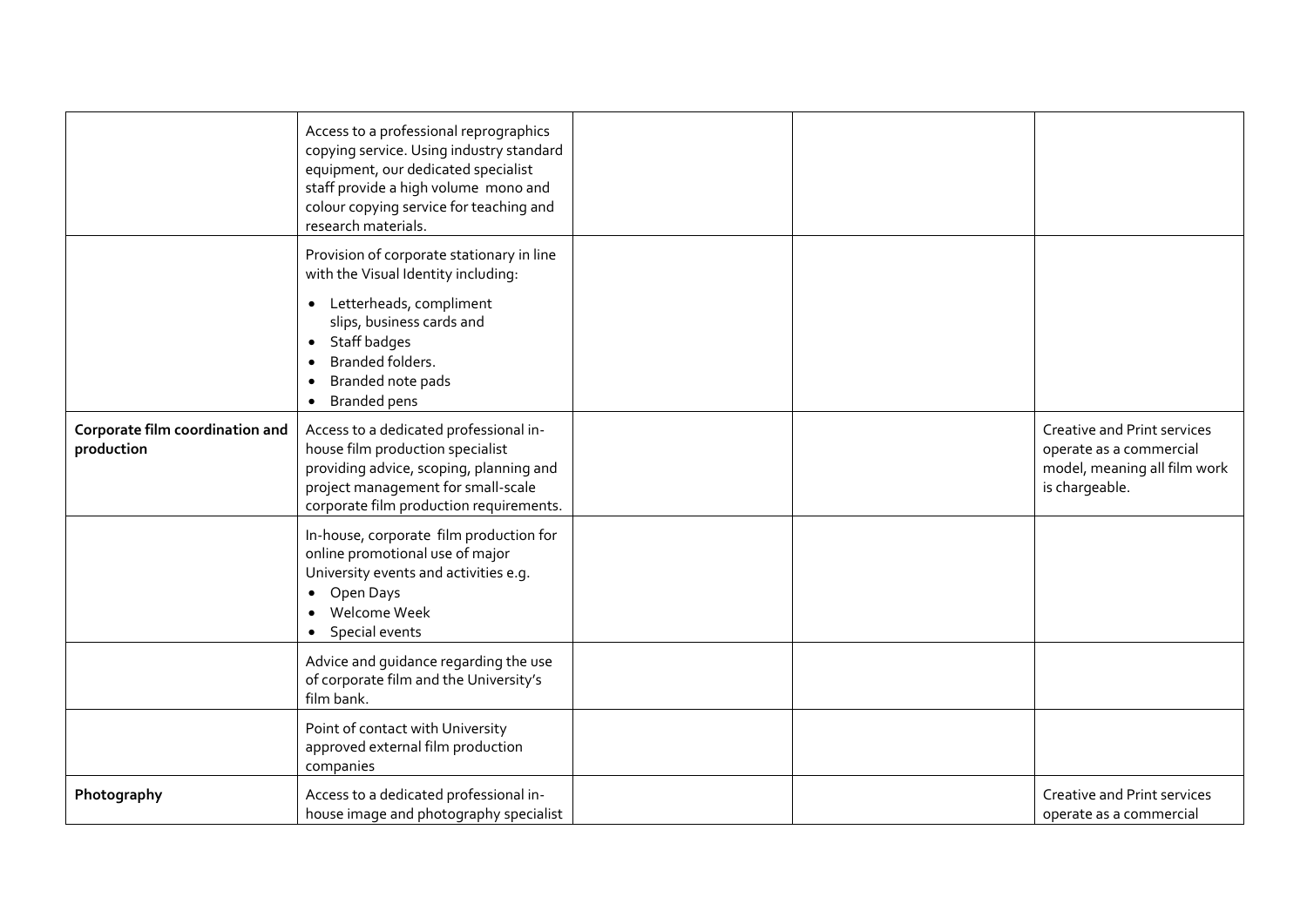| providing advice, scoping, planning and<br>project management for small to<br>medium scale University photography<br>needs.                                                       |  | model, meaning all<br>photogrpahy work is<br>chargeable. |
|-----------------------------------------------------------------------------------------------------------------------------------------------------------------------------------|--|----------------------------------------------------------|
| In-house, corporate photography, for<br>online promotional use, of major<br>University events and activities e.g.<br>• Open Days<br>• Welcome Week<br>Special events<br>$\bullet$ |  |                                                          |
| Advice and guidance regarding the use<br>of corporate photography, image<br>sourcing and access the University's<br>image bank.                                                   |  |                                                          |
| Point of contact with University<br>approved external photography<br>providers.                                                                                                   |  |                                                          |

# **Marketing and campaigns**

The marketing and campaigns team incorpor[ates the following teams:](mailto:Kerry.france@reading.ac.uk) 

- Brand custodianship and campaigns
- School and Professional Service Business Partners and Marketing Officers

The head of the service is Kirsty Grant: k.g.grant@reading.ac.uk

#### **Brand custodianship and campaigns**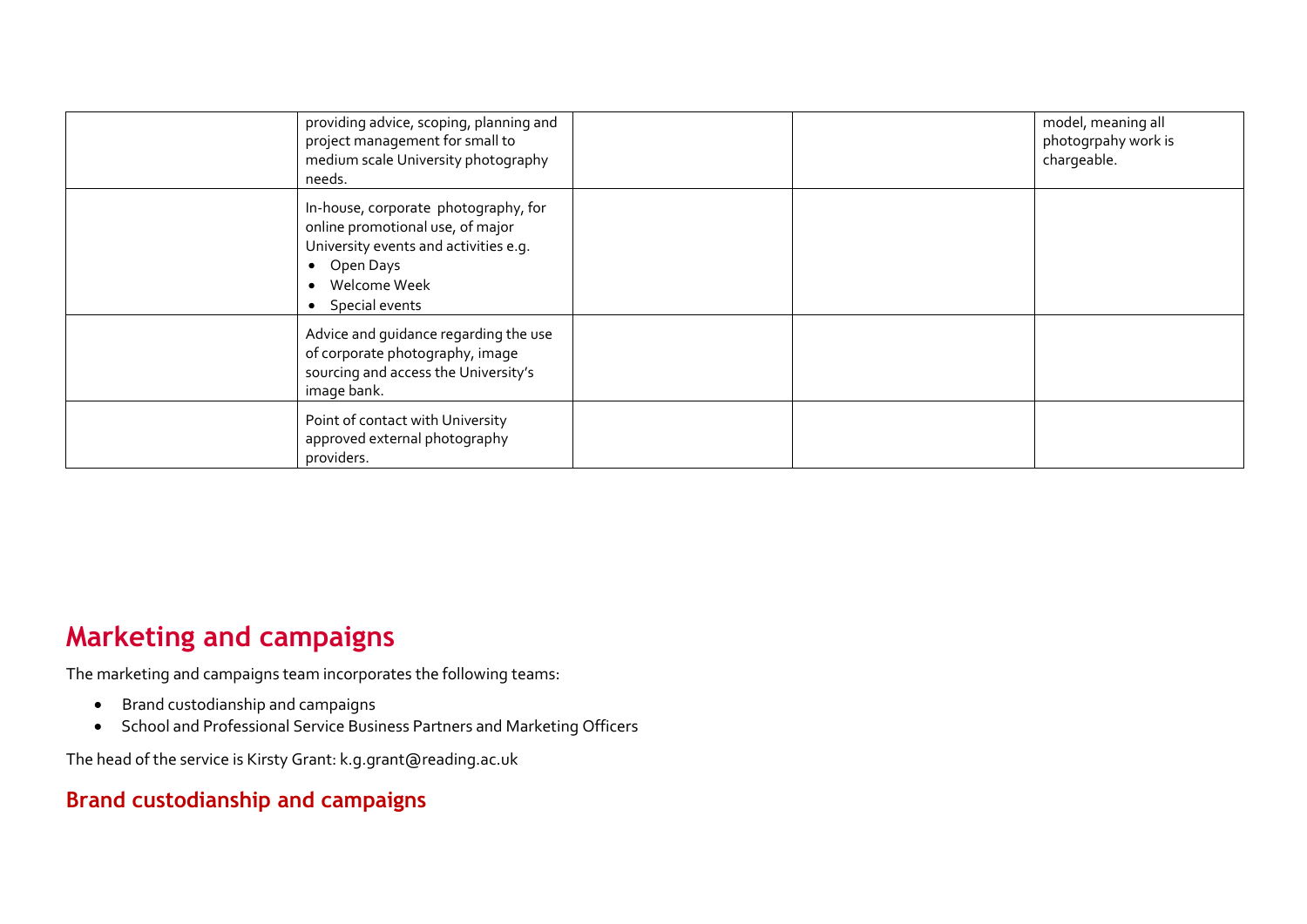| <b>ACTIVITY</b><br>(description of the particular<br>service activity)           | <b>CORE/UNIVERSAL SERVICE</b><br>(the part(s) of the service activity<br>provided/available to all)                                                                                                                                                                                                                                                               | <b>OPTIONAL EXTRAS</b><br>(the part(s) of the service<br>activity available to add-on-<br>costs may be incurred)                         | <b>ADDITIONALSERVICES</b><br>(part(s) of the service not provided<br>but which could be<br>commissioned/brokered via MCE -<br>costs will be incurred) | <b>NOTES</b> |
|----------------------------------------------------------------------------------|-------------------------------------------------------------------------------------------------------------------------------------------------------------------------------------------------------------------------------------------------------------------------------------------------------------------------------------------------------------------|------------------------------------------------------------------------------------------------------------------------------------------|-------------------------------------------------------------------------------------------------------------------------------------------------------|--------------|
| Corporate brand strategy,<br>positioning and management                          | Corporate level strategic brand<br>development, positioning, management<br>and quardianship including:<br>• Development and regular review<br>and refresh of brand guidelines<br>Strategic advice and guidance<br>Brand building advertising                                                                                                                      |                                                                                                                                          |                                                                                                                                                       |              |
| Partner brand strategy and<br>management<br>(UoRM and Henley Business<br>School) | Partner brand (e.g. UoRM) development<br>and management including:<br>Development and regular review<br>and refresh of brand guidelines<br>Strategic advice and guidance                                                                                                                                                                                          |                                                                                                                                          | Support for partner brand building<br>and advertising - pay for                                                                                       |              |
| University sub brands and co-<br>brands                                          | Development and management of<br>University sub and co-brands, in line<br>with corporate institutional brand<br>quidelines. Including those for Research<br>Institutes, University commercial<br>operations and museums inc:<br>Strategic advice and guidance<br>$\bullet$<br>Development and regular review of<br>$\bullet$<br>sub brands and quidelines for use |                                                                                                                                          | Support for partner brand building<br>and advertising - pay for                                                                                       |              |
| Corporate campaign strategy:<br>planning and project<br>management               | Professional strategic campaign<br>development and planning for major,<br>University-level projects and activities<br>e.g.<br>Global recruitment<br>$\bullet$<br>Fundraising campaigns<br>Welcome Week<br>$\bullet$                                                                                                                                               | Where requested: advice,<br>guidance, planning and project<br>management for<br>School/Dept/Professional<br>function campaigns - pay for | Commissioning of campaign<br>development via external partner                                                                                         |              |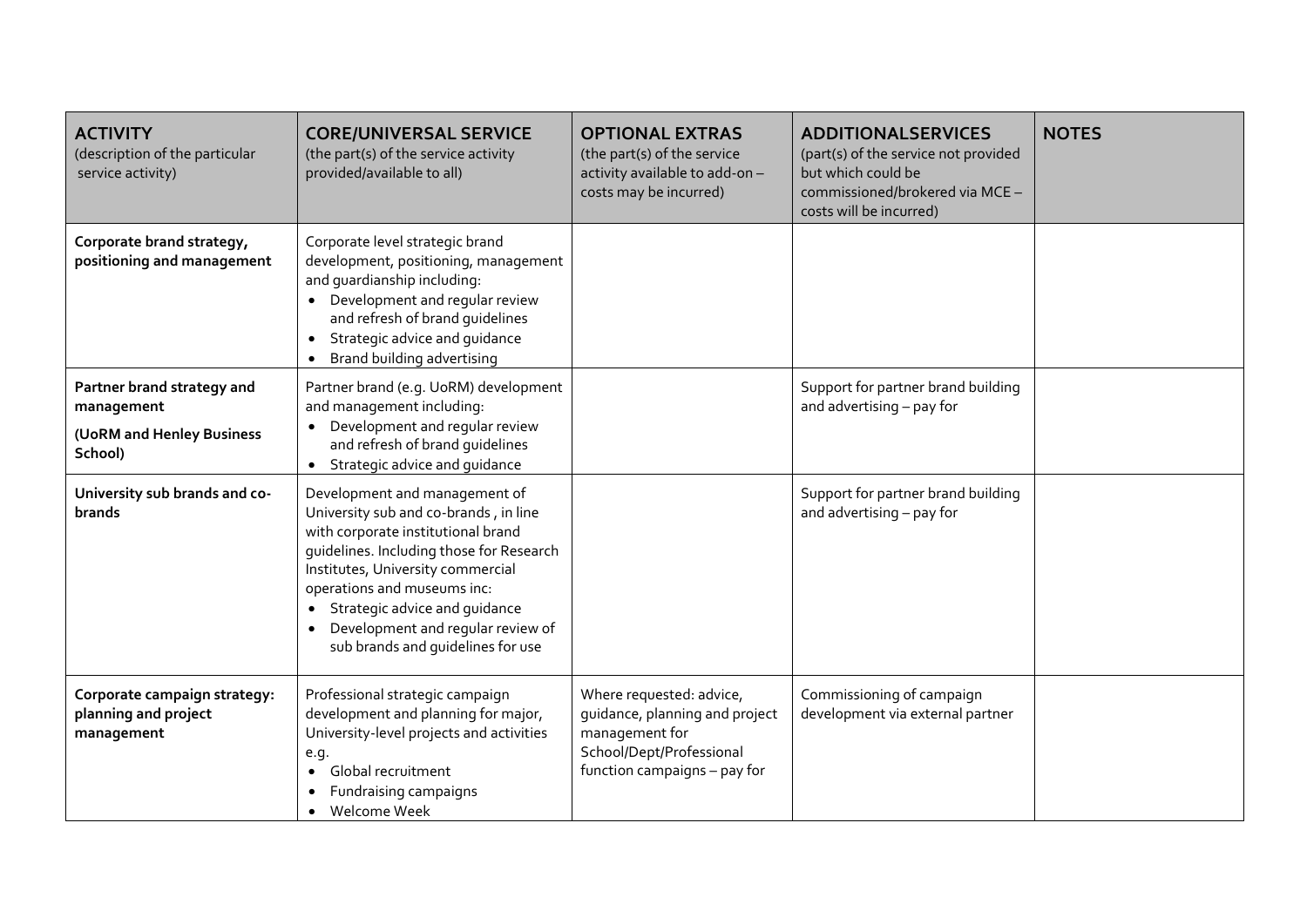|                                                           | Clearing<br><b>NSS</b><br>Staff survey<br>Capital investment<br>New School launches<br>This includes full project management<br>from: creative development, media<br>buying and planning to tracking and<br>evaluation.                                                            |                                                                                                                                                                                           |                                                                                                                          |
|-----------------------------------------------------------|------------------------------------------------------------------------------------------------------------------------------------------------------------------------------------------------------------------------------------------------------------------------------------|-------------------------------------------------------------------------------------------------------------------------------------------------------------------------------------------|--------------------------------------------------------------------------------------------------------------------------|
| Media buying and advertising                              | Strategic advice, planning and<br>management of media buying and<br>advertising for ad hoc projects (i.e.<br>separate to that included within<br>individual campaigns).                                                                                                            | Where requested and in liaising<br>with Marketing Business<br>Partners, advice, guidance, and<br>support for planning and<br>buying media and advertising<br>for Schools and Departments. | MCE does not carry a central<br>budget for this activity - all<br>costs are covered by project<br>or School/Dept budgets |
| Visual identity management                                | Development and management of the<br>University's corporate visual identity<br>including:<br>Development and regular review of<br>visual identity usage guidelines<br>Strategic advice and guidance on<br>visual identity use.                                                     | Where requested: advice,<br>guidance and support for the<br>development of templates for<br>School or Department specific<br>use - costs may be incurred                                  |                                                                                                                          |
| Corporate media partnership<br>development and management | Strategic advice and guidance plus<br>development and management of<br>strategic University-level media<br>partnerships to achieve brand visibility<br>and positioning, media coverage and<br>brand endorsement e.g.<br>Reading Festival partnership with<br>NME/Festival Republic |                                                                                                                                                                                           |                                                                                                                          |
| <b>Brand storytelling</b><br>development                  | Development of University-level and<br>subject specific/research area specific<br>brand storytelling to form basis of<br>content and collateral for recruitment<br>and wider promotional purposes.                                                                                 | Three toolkit options available.<br>Option 1: Basic package                                                                                                                               |                                                                                                                          |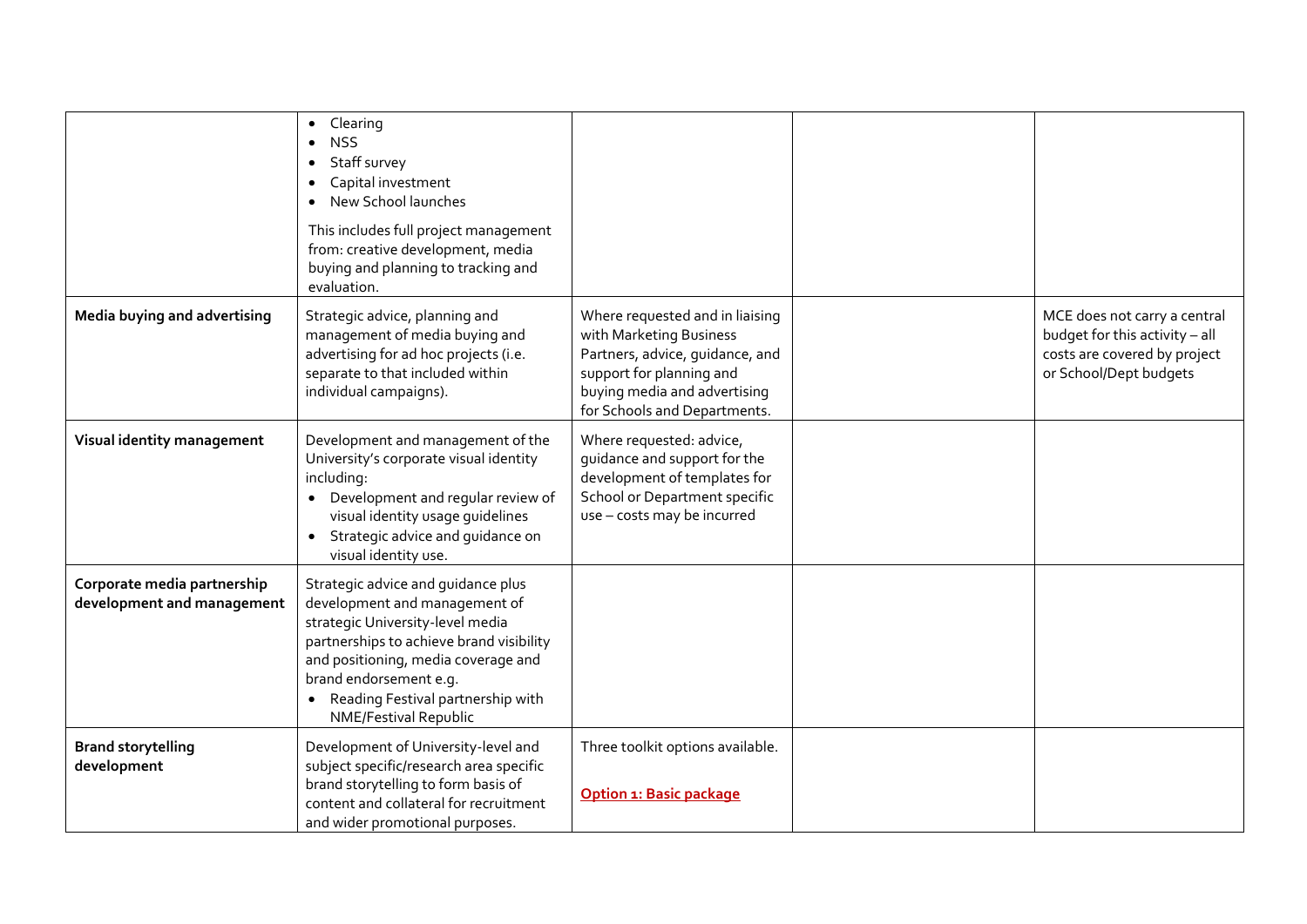| Content development              |
|----------------------------------|
| 2 messaging and proposition      |
| workshops                        |
|                                  |
| Print                            |
|                                  |
| A4 brochure (with standard       |
| cover)                           |
| Single and double sided leaflets |
| and flyers                       |
| Posters                          |
| 1 Pull-up banner                 |
|                                  |
| <b>Film</b>                      |
|                                  |
| Internally produced film         |
| (including cost for our in-house |
| team to project manage and       |
| brand the film with graphics).   |
|                                  |
| <b>Total cost</b>                |
|                                  |
| including design and             |
| production: £5,000               |
|                                  |
| Option 2: Medium weight          |
| package                          |
|                                  |
| Content development              |
|                                  |
| 2 messaging and proposition      |
| workshops                        |
| Digital                          |
| Web banners and graphics         |
| (social media)                   |
|                                  |
| Print                            |
|                                  |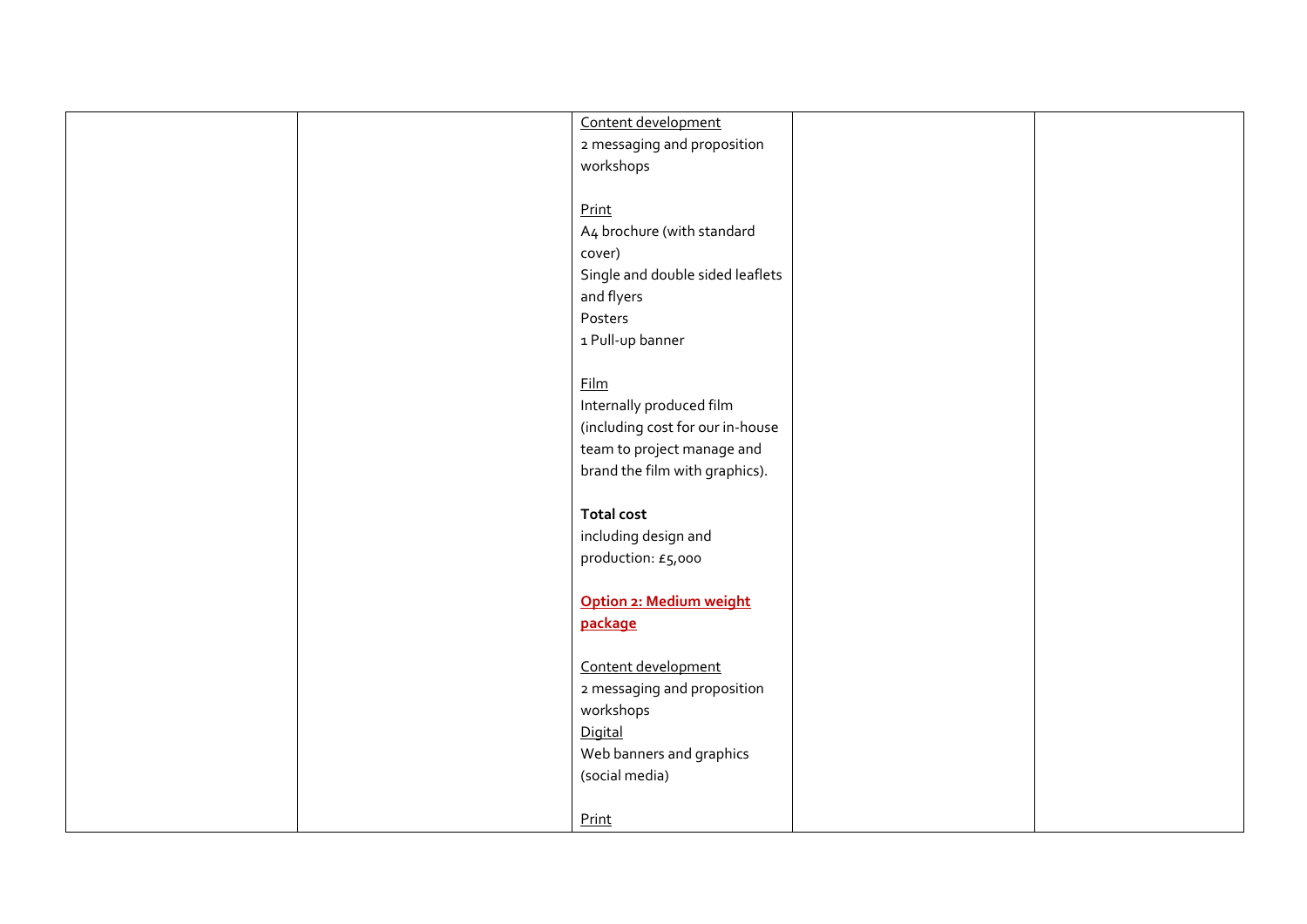| A4 brochure (with standard       |  |
|----------------------------------|--|
| cover)                           |  |
| Single and double sided leaflets |  |
| and flyers                       |  |
| Posters                          |  |
| Pull-up banners                  |  |
|                                  |  |
| <b>Film</b>                      |  |
| 2 subject area films             |  |
|                                  |  |
| Photography                      |  |
| Internal photoshoot              |  |
|                                  |  |
| <b>Total cost</b>                |  |
| including design and             |  |
| production: £10,000              |  |
|                                  |  |
| Option 3: Full package of        |  |
| assets                           |  |
|                                  |  |
| Content development              |  |
| 2 messaging and proposition      |  |
| workshops                        |  |
|                                  |  |
| Digital                          |  |
| HTML web banner                  |  |
| Web banners and graphics         |  |
| (social media)                   |  |
|                                  |  |
| Print                            |  |
| A4 brochures (with gate folds    |  |
| and French folded cover)         |  |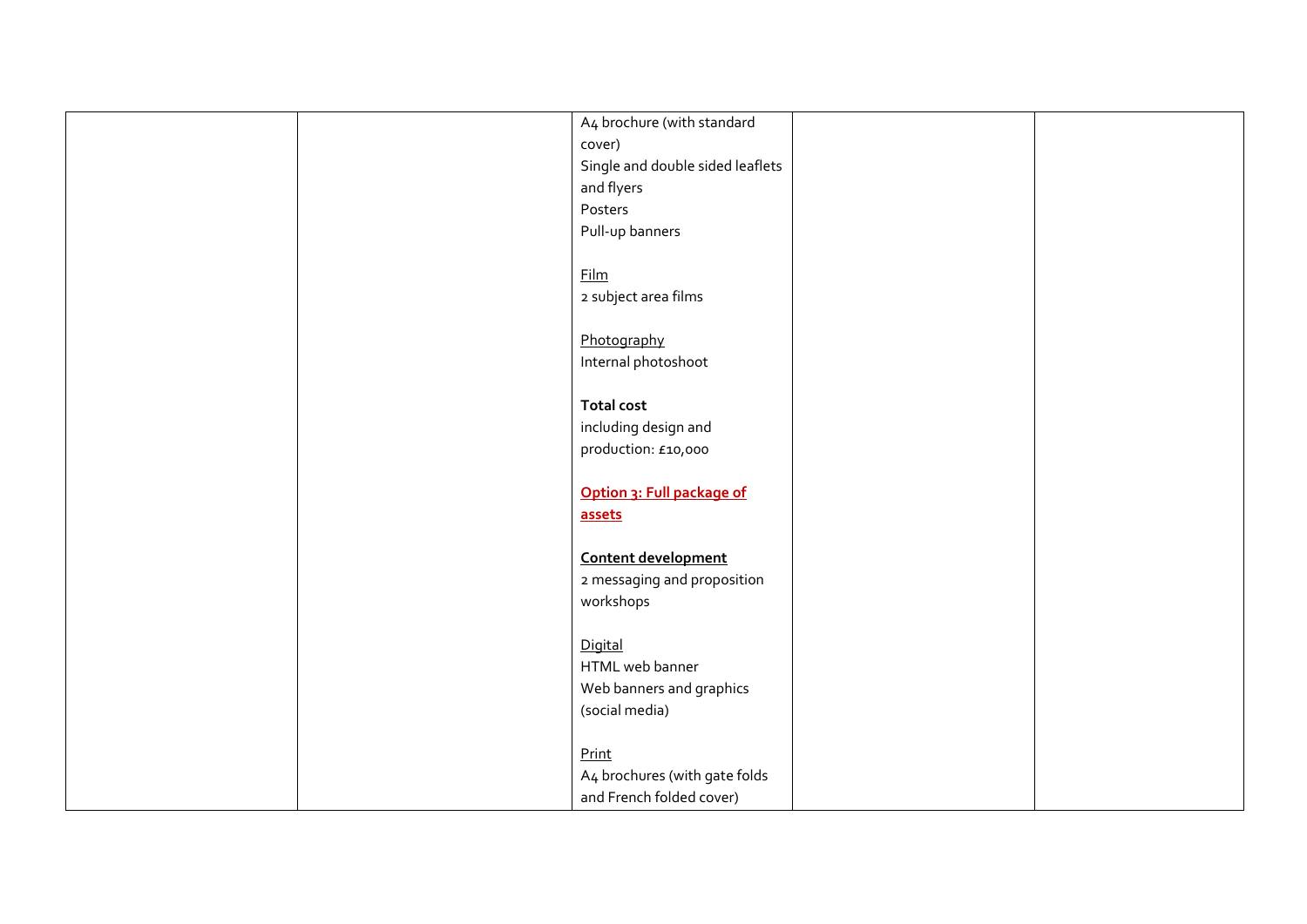|                                     |                                                                                                                                                                                                                                                                                                                                                                                        | Single and double sided leaflets |                                                                                                                                                                                   |
|-------------------------------------|----------------------------------------------------------------------------------------------------------------------------------------------------------------------------------------------------------------------------------------------------------------------------------------------------------------------------------------------------------------------------------------|----------------------------------|-----------------------------------------------------------------------------------------------------------------------------------------------------------------------------------|
|                                     |                                                                                                                                                                                                                                                                                                                                                                                        | and flyers                       |                                                                                                                                                                                   |
|                                     |                                                                                                                                                                                                                                                                                                                                                                                        | Postcards                        |                                                                                                                                                                                   |
|                                     |                                                                                                                                                                                                                                                                                                                                                                                        | A4 folders                       |                                                                                                                                                                                   |
|                                     |                                                                                                                                                                                                                                                                                                                                                                                        | Posters                          |                                                                                                                                                                                   |
|                                     |                                                                                                                                                                                                                                                                                                                                                                                        | Pull-up banner                   |                                                                                                                                                                                   |
|                                     |                                                                                                                                                                                                                                                                                                                                                                                        |                                  |                                                                                                                                                                                   |
|                                     |                                                                                                                                                                                                                                                                                                                                                                                        | Film                             |                                                                                                                                                                                   |
|                                     |                                                                                                                                                                                                                                                                                                                                                                                        | 1 inspirational film             |                                                                                                                                                                                   |
|                                     |                                                                                                                                                                                                                                                                                                                                                                                        | 2 subject area films             |                                                                                                                                                                                   |
|                                     |                                                                                                                                                                                                                                                                                                                                                                                        |                                  |                                                                                                                                                                                   |
|                                     |                                                                                                                                                                                                                                                                                                                                                                                        | Photography                      |                                                                                                                                                                                   |
|                                     |                                                                                                                                                                                                                                                                                                                                                                                        | External photoshoot              |                                                                                                                                                                                   |
|                                     |                                                                                                                                                                                                                                                                                                                                                                                        |                                  |                                                                                                                                                                                   |
|                                     |                                                                                                                                                                                                                                                                                                                                                                                        | <b>Total cost</b>                |                                                                                                                                                                                   |
|                                     |                                                                                                                                                                                                                                                                                                                                                                                        | including design and             |                                                                                                                                                                                   |
|                                     |                                                                                                                                                                                                                                                                                                                                                                                        | production: £22,000              |                                                                                                                                                                                   |
| Corporate collateral<br>development | Strategic guidance, creative direction<br>and, working with colleagues in Content<br>and the Creative and Print team,<br>delivery of corporate collateral for major<br>University activities e.g.<br>Prospectuses<br>$\bullet$<br>Open Days<br>$\bullet$<br>Recruitment fairs<br>$\bullet$<br>Conversion collateral<br>$\bullet$<br><b>NSS</b><br>$\bullet$<br>Graduation<br>$\bullet$ |                                  | Marketing and Campaigns<br>does not hold a central<br>budget for design and<br>production of collateral. All<br>paid for by commissioning<br>project, School/Dept/function<br>etc |
|                                     | Working with Marketing Officers to<br>provide advice, guidance and creative<br>brief development for<br>School/Department/Service/Function<br>collateral development e.g. School/Dept                                                                                                                                                                                                  |                                  | Marketing and Campaigns<br>does not hold a central<br>budget for design and<br>production of collateral. All<br>paid for by commissioning                                         |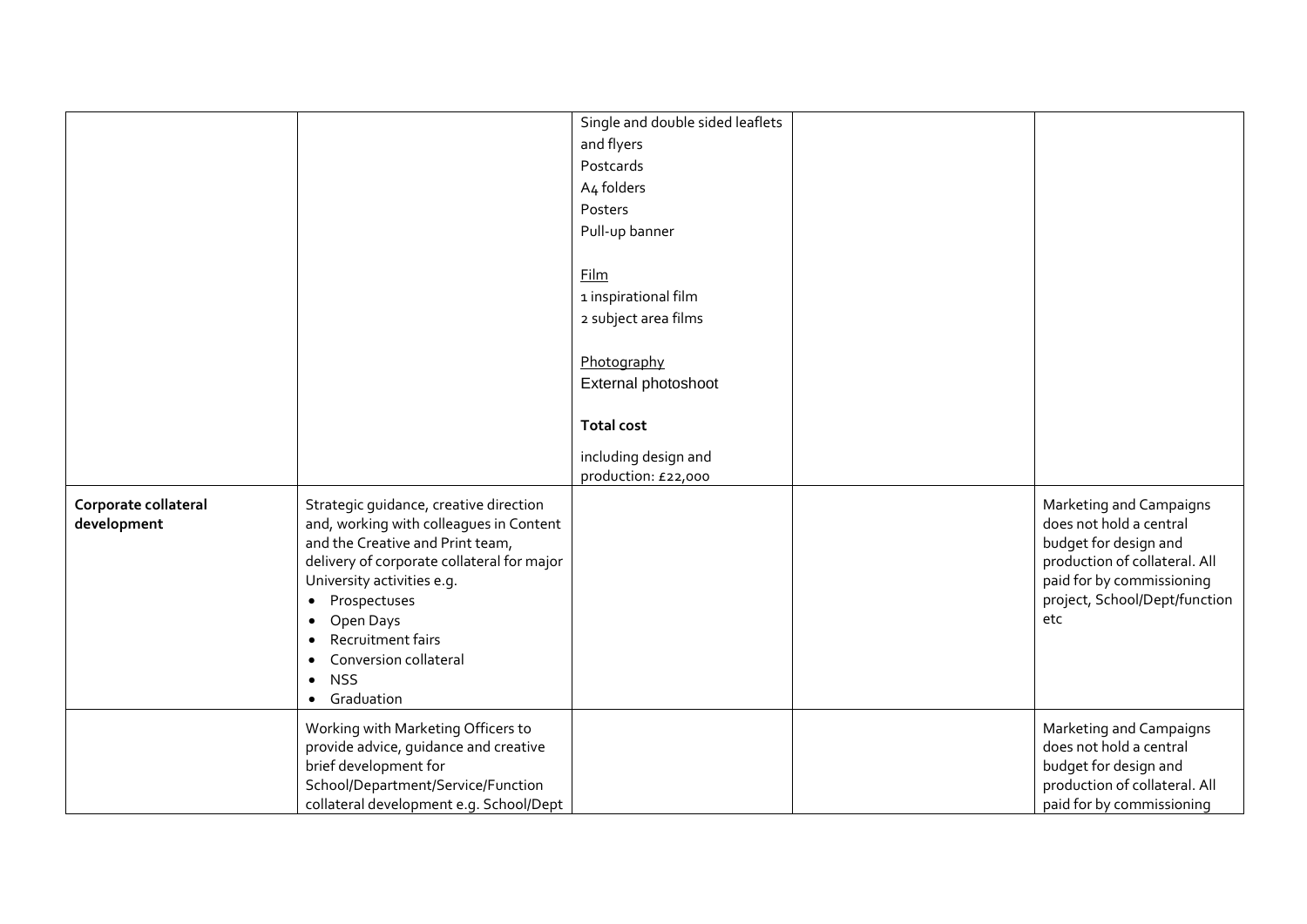|                           | course brochures, banners and other<br>recruitment marketing.                                                                                                                                                                                                                                                                                                                             |                                                                                                                                                      | project, School/Dept/function<br>etc                                                                                                           |
|---------------------------|-------------------------------------------------------------------------------------------------------------------------------------------------------------------------------------------------------------------------------------------------------------------------------------------------------------------------------------------------------------------------------------------|------------------------------------------------------------------------------------------------------------------------------------------------------|------------------------------------------------------------------------------------------------------------------------------------------------|
| Corporate campus dressing | Advice, guidance, creative direction and<br>project management of the production<br>and delivery of corporate campus<br>dressing in line with campaign<br>development for major University<br>projects and activities e.g.<br>Open Days<br>$\bullet$<br><b>NSS</b><br>$\bullet$<br>University anniversaries<br>Major capital investment projects<br>$\bullet$<br>(e.g. hoarding dressing) |                                                                                                                                                      |                                                                                                                                                |
| Corporate films           | Strategic guidance and creative<br>direction and project management of<br>University-level corporate films e.g,<br>those featuring the VC/senior officers or<br>those developed as part of strategic<br>University-level campaigns, events and<br>activities.                                                                                                                             | Where requested: advice,<br>guidance and creative brief<br>development for<br>School/Department film<br>development - film production<br>$-$ pay for | All film production costs for<br>special events would need to<br>be covered from central<br>University funds.                                  |
| Corporate merchandise     | Advice, guidance, creative direction and<br>project management of the production<br>and delivery of corporate merchandise<br>from VIP gifts to event giveaways.                                                                                                                                                                                                                           | Where requested: advice,<br>creative direction and project<br>management of School/Dept<br>specific merchandise - pay for                            | MCE is unable to cover costs<br>of production of corporate<br>merchandise, these would<br>need to be covered on a<br>project by project basis. |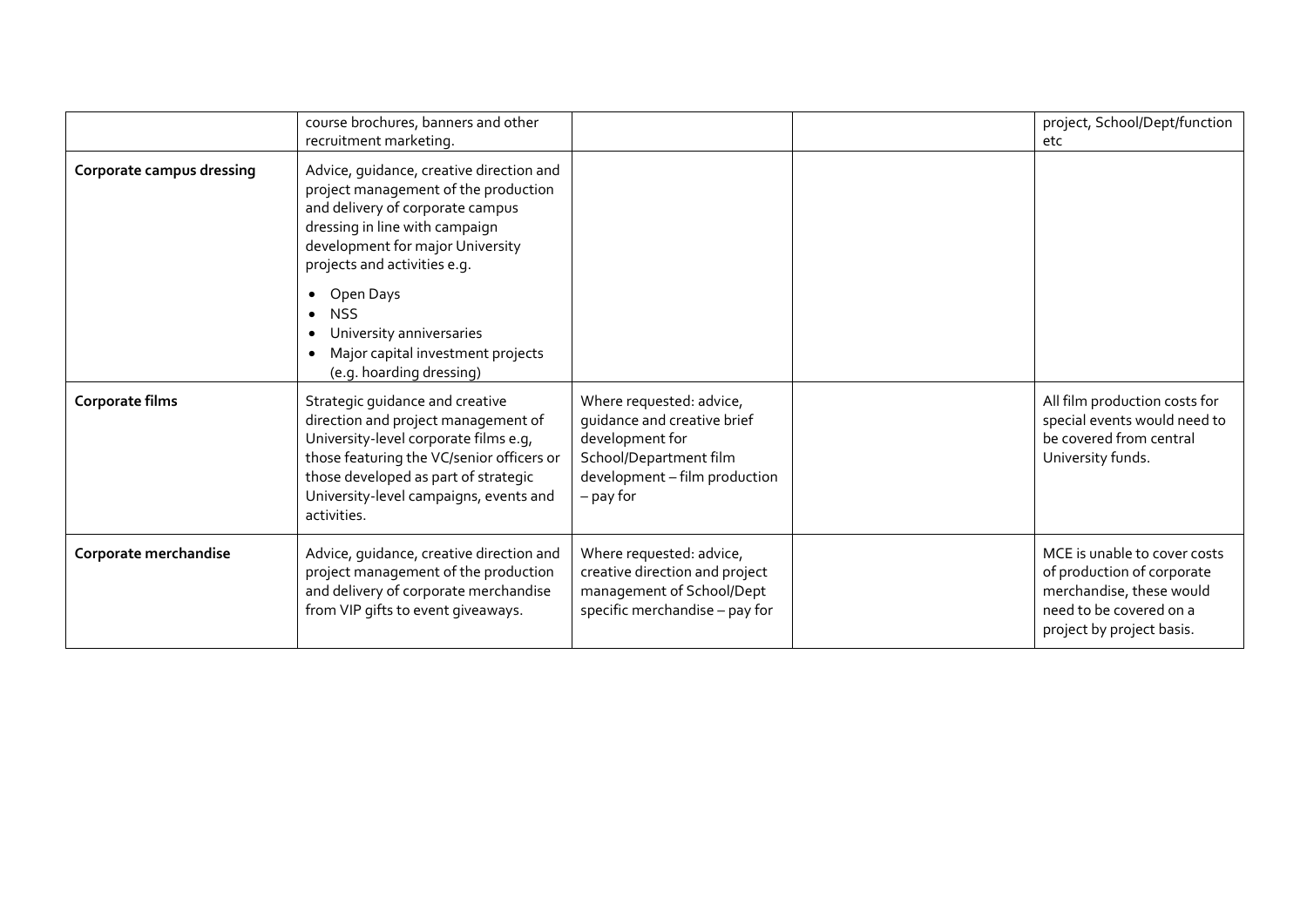# **Business partnership/School marketing strategy and planning/Market insight and research**

| <b>ACTIVITY</b><br>(description of the particular<br>service activity) | <b>CORE/UNIVERSAL SERVICE</b><br>(the part(s) of the service activity<br>provided/available to all)                                                                                                                                                                                                                                                                                                                        | <b>OPTIONAL EXTRAS</b><br>(the part(s) of the service activity<br>available to add-on-costs may<br>be incurred) | <b>ADDITIONALSERVICES</b><br>(part(s) of the service not provided<br>but which could be<br>commissioned/brokered via MCE -<br>costs will be incurred) | <b>NOTES</b>                                                                                                                                                                                                                                                                  |
|------------------------------------------------------------------------|----------------------------------------------------------------------------------------------------------------------------------------------------------------------------------------------------------------------------------------------------------------------------------------------------------------------------------------------------------------------------------------------------------------------------|-----------------------------------------------------------------------------------------------------------------|-------------------------------------------------------------------------------------------------------------------------------------------------------|-------------------------------------------------------------------------------------------------------------------------------------------------------------------------------------------------------------------------------------------------------------------------------|
| Business partnership.                                                  | Dedicated School/Professional<br>Services Business partners provide<br>advice and quidance to schools on all<br>MCE opportunities and activities with<br>overall relationship management<br>responsibility between<br>Schools/Departments and the MCE<br>function.<br>Business partners and marketing<br>officers provide a day to day contact<br>point for schools into MCE for advice,<br>delivery and trouble shooting. |                                                                                                                 | Business partners will advise on<br>additional service requirements<br>and broker guidance from relevant<br>MCE functional specialists                |                                                                                                                                                                                                                                                                               |
| Marketing strategy.                                                    | <b>Business Partners will produce</b><br>School/Professional Service<br>recruitment marketing strategies<br>every five years. Schools/Services with<br>multi depts may have strategies<br>developed by individual departments<br>as deemed necessary by MCE or<br>requested by UEB.                                                                                                                                        |                                                                                                                 |                                                                                                                                                       | We cannot commit to supply<br>all of these in the first year<br>and a priority list will be<br>produced.<br>Currently most strategies<br>have been completed on a<br>departmental level, as it is<br>inappropriate to complete at<br>a school level for multi dept<br>schools |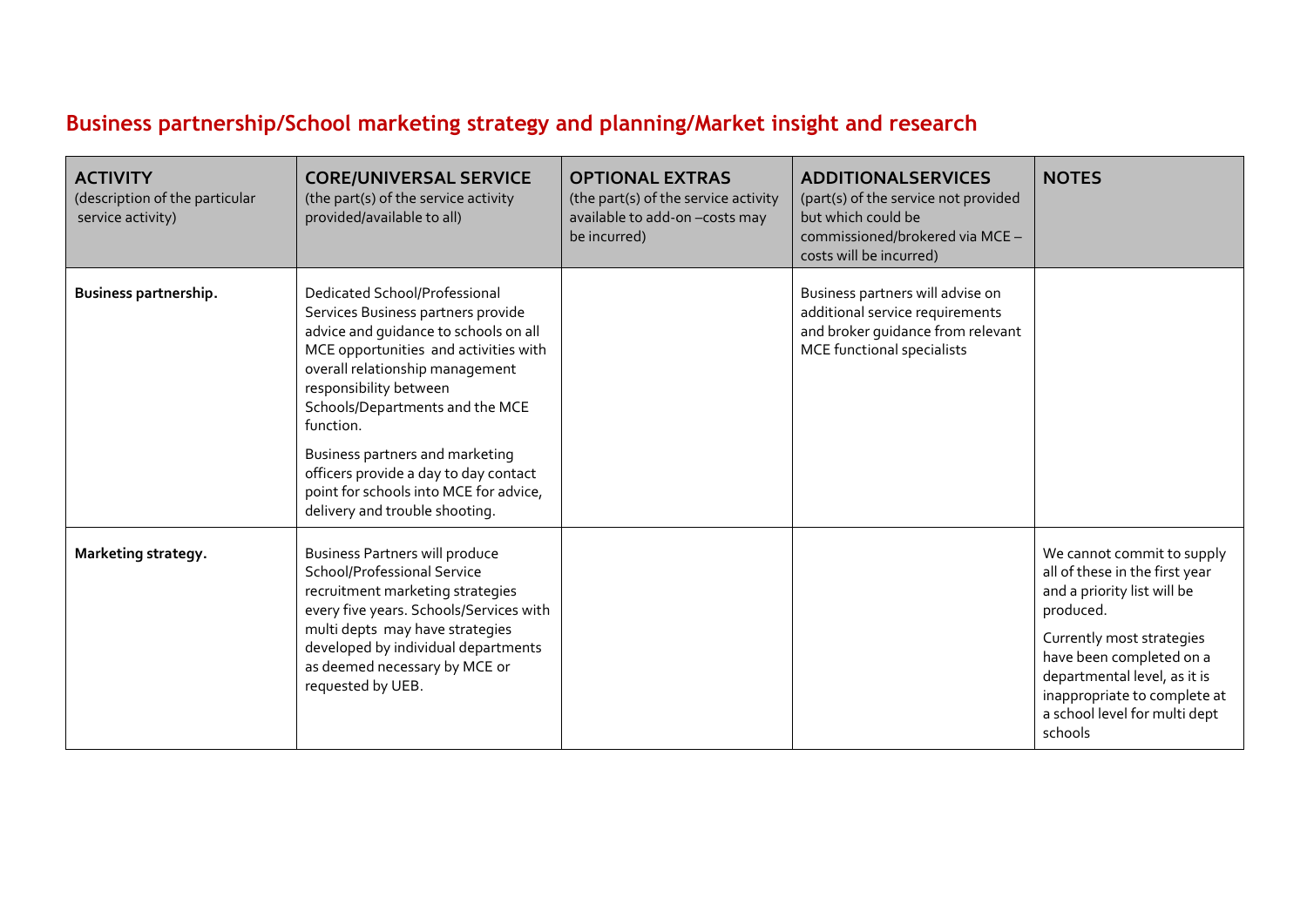| <b>Performance Analysis</b>                                                                   | Business partners will commission a<br>Performance analysis for each School<br>every year.                                                                                                                                                                                                                            | Schools may have additional<br>analysis by Department as<br>deemed necessary by MCE.or<br>UEB due to market<br>opportunities/conditions | Schools may purchase additional<br>HESA data at programme level to<br>establish market opportunities                                                    | We cannot commit to supply<br>all of these during the first<br>year and a priority list will be<br>produced. |
|-----------------------------------------------------------------------------------------------|-----------------------------------------------------------------------------------------------------------------------------------------------------------------------------------------------------------------------------------------------------------------------------------------------------------------------|-----------------------------------------------------------------------------------------------------------------------------------------|---------------------------------------------------------------------------------------------------------------------------------------------------------|--------------------------------------------------------------------------------------------------------------|
| Tactical recruitment marketing<br>activity plans for priority and<br>problem areas (UG & PG). | Business partners will develop tactical<br>recruitment marketing activity plans<br>for Schools/Departments as requested<br>by UEB or Heads of School due to<br>market conditions or opportunities.                                                                                                                    | Up to one a year by school.                                                                                                             |                                                                                                                                                         |                                                                                                              |
| Development and management<br>of marketing messaging<br>document.                             | Business partners will commission one<br>document for each department or<br>subject area outlining USPs,<br>testimonials, agreed course<br>descriptions informed by all MCE<br>areas and other business areas.<br>Owned by Marketing officer.<br>Liaising with school's information<br>owners, content team, Business | Scope and facilitate internal<br>focus groups                                                                                           | <b>External Research and Focus</b><br>groups to support messaging<br>document may require school<br>funding for incentives and external<br>facilitation | We cannot commit to supply<br>all of these in the first year<br>and a priority list will be<br>produced.     |
|                                                                                               | Partner and other business units - e.g.<br>alumni and PSO, to ensure document<br>is up to date.                                                                                                                                                                                                                       |                                                                                                                                         |                                                                                                                                                         |                                                                                                              |
| Competitor review.                                                                            | Business partners will propose and<br>agree on upto 10 competitors with<br>HoS for annual market analysis and<br>review.                                                                                                                                                                                              | Additional competitor reviews<br>may be agreed for particular<br>market opportunities                                                   | External market/competitor<br>reviews may be commissioned<br>through Business partners and<br>funded by schools                                         | We cannot commit to supply<br>all of these initially and a<br>priority time plan will be<br>produced         |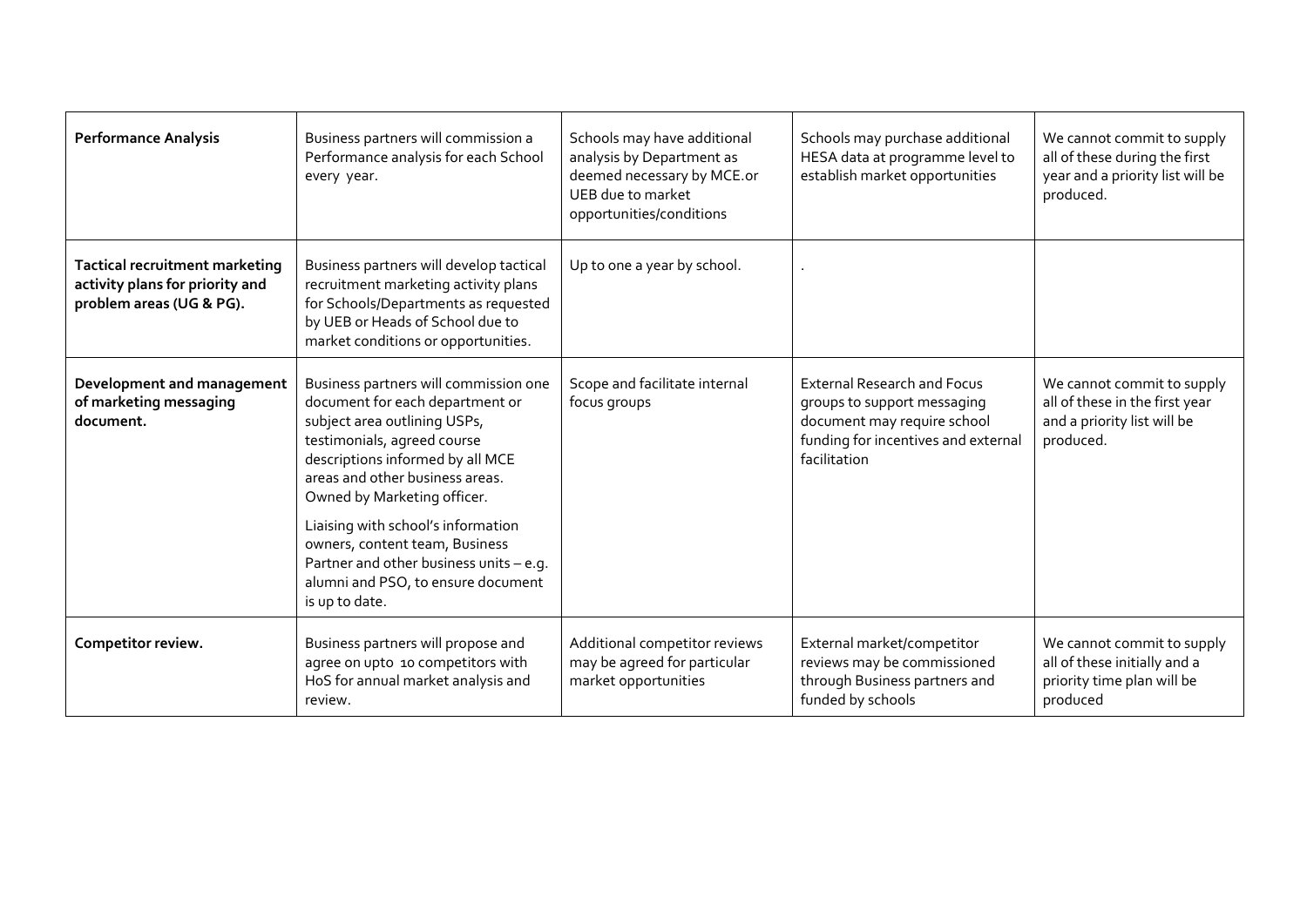| New programme development.               | Business Partners will review all new<br>programme proposals and provide<br>appropriate market appraisals or<br>advise on market demand and<br>feasibility.                                                                                                                                                                                                                                                                                                                                                           | Business partners will provide full<br>market analysis for one new<br>programme per department each<br>year. | Schools have the option to buy<br>more market analysis for<br>additional programme proposals. |                                                                                                                                       |
|------------------------------------------|-----------------------------------------------------------------------------------------------------------------------------------------------------------------------------------------------------------------------------------------------------------------------------------------------------------------------------------------------------------------------------------------------------------------------------------------------------------------------------------------------------------------------|--------------------------------------------------------------------------------------------------------------|-----------------------------------------------------------------------------------------------|---------------------------------------------------------------------------------------------------------------------------------------|
| New programme or major<br>project launch | Working with teams across MCE, the<br>Business Partners will provide project<br>management for School specific new<br>programme or major project launches<br>to coordinate and deliver:<br>Messaging workshops<br>$\bullet$<br>Detailed marketing plans<br>$\bullet$<br>Development, planning and<br>$\bullet$<br>management of targeted<br>campaigns<br>Development of collateral e.g.<br>$\bullet$<br>brochures, films etc<br>PR and media<br>$\bullet$<br>Events<br>$\bullet$<br>Web page development<br>$\bullet$ |                                                                                                              |                                                                                               | MCE does not hold central<br>budgets for this activity, all<br>costs would need to be<br>covered by the<br>commissioning School/Dept. |
| Status reports.                          | Project status reports will be produced<br>monthly for each school for all<br>marketing activity commissioned and<br>managed by Business partners and<br>marketing officers                                                                                                                                                                                                                                                                                                                                           |                                                                                                              |                                                                                               |                                                                                                                                       |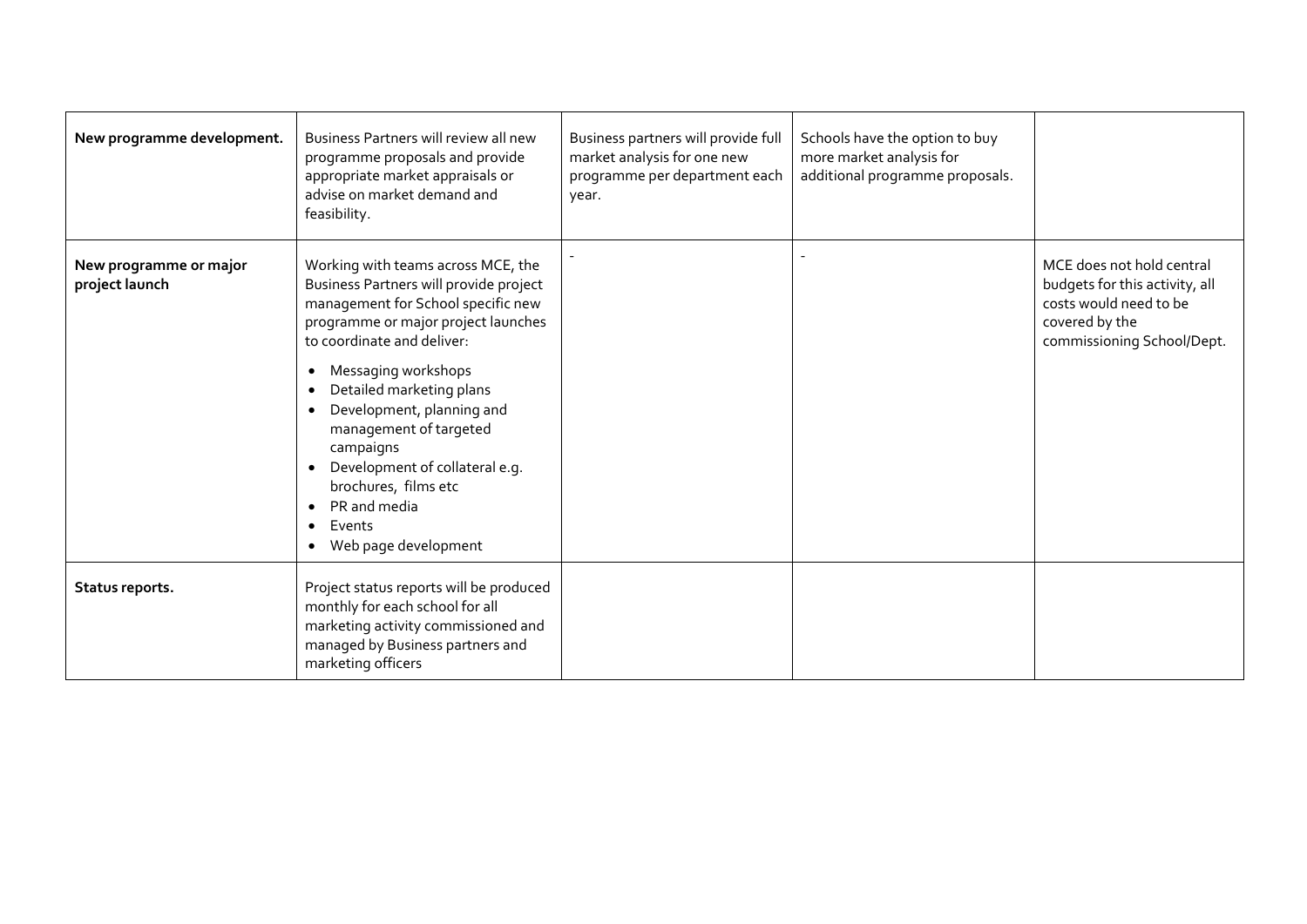| <b>Marketing Officers.</b>                                        | Designated School Marketing officers<br>will provide day to day support for<br>schools and departments for agreed<br>recruitment activity including:<br>• Management and update of<br>School recruitment web pages<br>• Management and updating of<br>School recruitment social media<br>channels<br>Development and delivery of<br>$\bullet$<br>recruitment collateral<br>Coordination of content for<br>relevant corporate requirements -<br>prospectus<br>Support one school run event per<br>$\bullet$<br>term | Business partners will be<br>responsible for the line<br>management of School<br>marketing officers and support<br>recruitment activity of any school<br>marketing support requirements | Schools may fund dedicated<br>marketing support colleagues for<br>their School if approved in the<br>annual planning process. Business<br>partners will help with the<br>recruitment process and be<br>responsible for the line<br>management general school<br>marketing officers |  |
|-------------------------------------------------------------------|--------------------------------------------------------------------------------------------------------------------------------------------------------------------------------------------------------------------------------------------------------------------------------------------------------------------------------------------------------------------------------------------------------------------------------------------------------------------------------------------------------------------|-----------------------------------------------------------------------------------------------------------------------------------------------------------------------------------------|------------------------------------------------------------------------------------------------------------------------------------------------------------------------------------------------------------------------------------------------------------------------------------|--|
| <b>Market Insight and Research</b>                                | Providing specific market insight for<br>the development of strategic or<br>tactical marketing activity in support<br>of School/departments or individual<br>programmes                                                                                                                                                                                                                                                                                                                                            | Ad hoc market research support<br>and direction                                                                                                                                         | Schools may require external data<br>purchase or research support<br>funding                                                                                                                                                                                                       |  |
| <b>School / Department</b><br>recruitment marketing<br>collateral | In liaison with the Creative and Print<br>team, project managing<br>commissioning and delivery of school<br>marketing materials including:<br>• Writing and agreeing briefs for<br>school recruitment marketing<br>materials<br>Working with information owners<br>to gather content<br>- Marking up amends<br>- Agreeing sign-off                                                                                                                                                                                 | Additional briefs and production<br>for other agreed priority<br>projects.                                                                                                              | Support will be provided for<br>collateral requirements in addition<br>to recruitment support that may<br>need school funding for external<br>provision                                                                                                                            |  |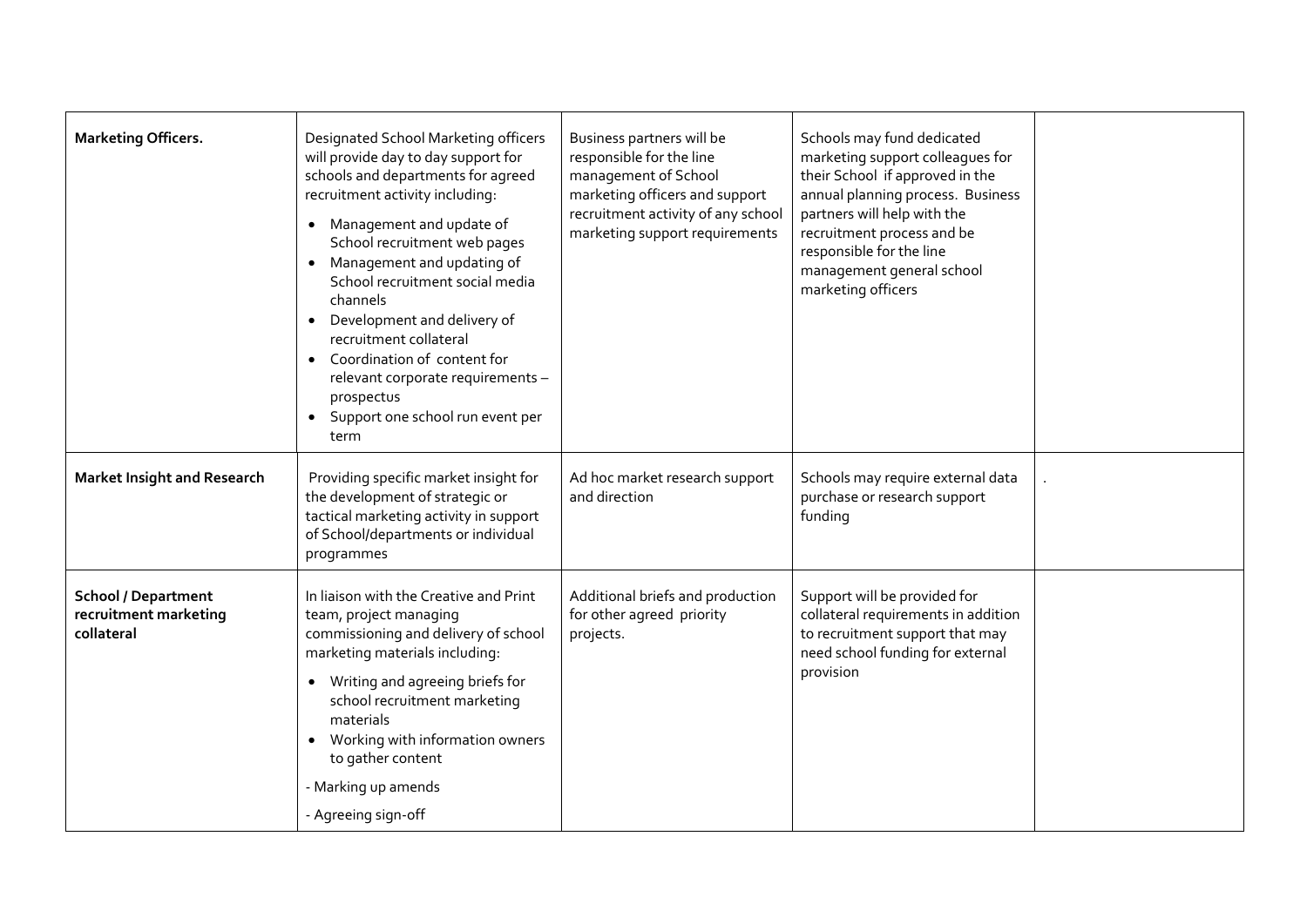| School recruitment website. | - Ownership of 'key facts' pages within<br>School site including developing pages<br>in CMS.<br>- Overseeing all 'School' page content,<br>ensuring meets new MCE advised<br>layouts and content (when agreed).<br>- Auditing current school pages. |                                                                                           |                                                                                   | A priority time plan will be<br>produced |
|-----------------------------|-----------------------------------------------------------------------------------------------------------------------------------------------------------------------------------------------------------------------------------------------------|-------------------------------------------------------------------------------------------|-----------------------------------------------------------------------------------|------------------------------------------|
| Open Days.                  | Liaising with Events, Global<br>Recruitment to support academics in<br>developing open day programme and<br>collateral                                                                                                                              |                                                                                           |                                                                                   |                                          |
| University wide visit days  | Liaising with Events and academics to<br>agree schedule of events on days and<br>developing school's communication<br>for the visit day.                                                                                                            |                                                                                           | Supporting school run visit days.                                                 |                                          |
| School events.              | Business partners will provide<br>strategic support for one school event<br>per term with marketing officers<br>supporting the delivery                                                                                                             | Business partners will provide<br>strategic support and guidance<br>for additional events | School may need to purchase<br>external event management for<br>additional events |                                          |